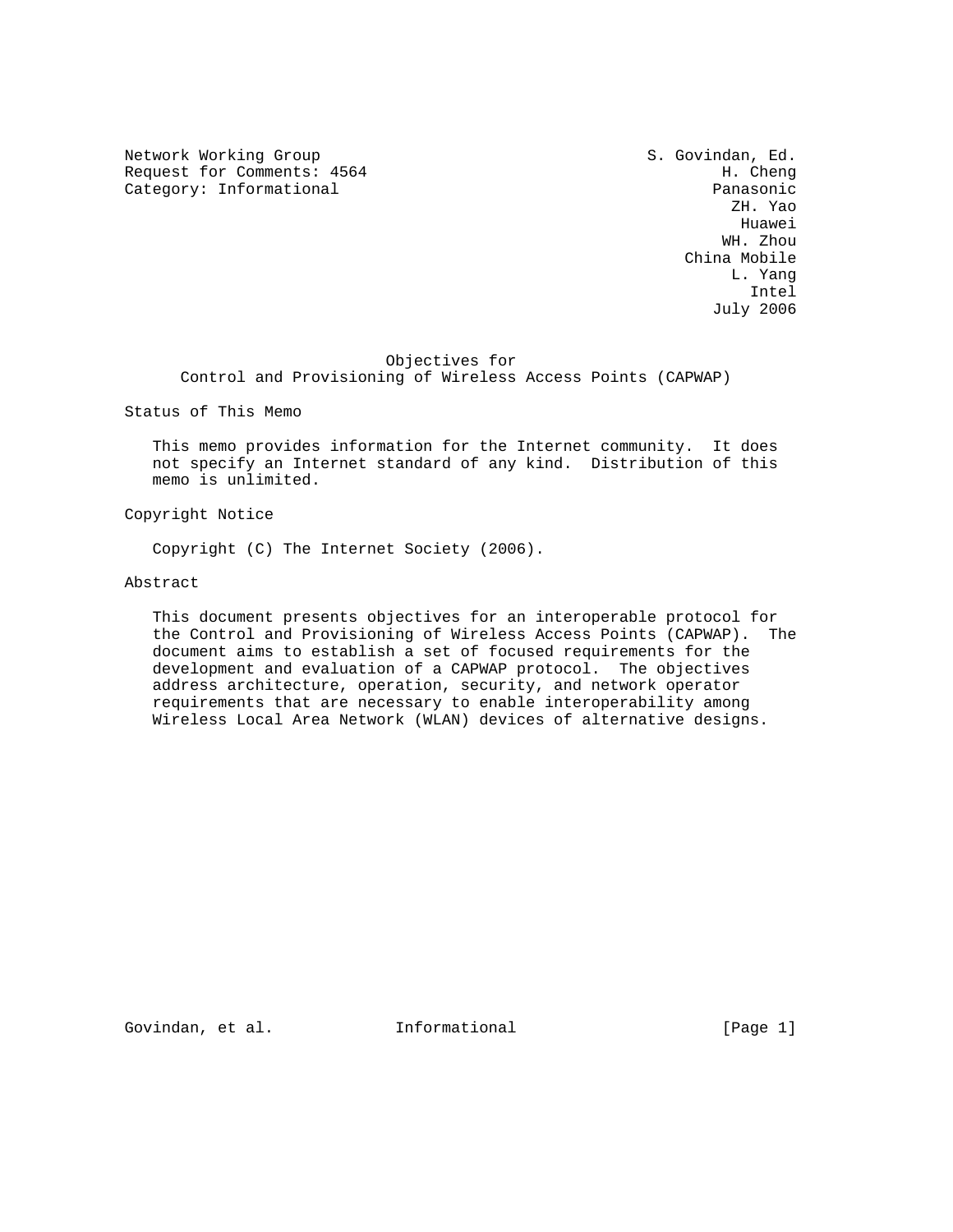Table of Contents

| 2.                                                    |
|-------------------------------------------------------|
|                                                       |
|                                                       |
|                                                       |
| 5.1. Mandatory and Accepted Objectives 5              |
|                                                       |
|                                                       |
| 5.1.3. Wireless Terminal Transparency  8              |
|                                                       |
|                                                       |
| 5.1.6. Monitoring and Exchange of System-wide         |
|                                                       |
| 5.1.7. Resource Control Objective 11                  |
| 5.1.8. CAPWAP Protocol Security 12                    |
| 5.1.9. System-wide Security 14                        |
| $5.1.10.$ IEEE 802.11i Considerations 15              |
| Interoperability Objective 17<br>5.1.11.              |
| 5.1.12.<br>Protocol Specifications 18                 |
| Vendor Independence 19<br>5.1.13.                     |
| Vendor Flexibility 19<br>5.1.14.                      |
| 5.1.15.                                               |
|                                                       |
| 5.2.1. Multiple Authentication Mechanisms 21          |
| Support for Future Wireless Technologies 21<br>5.2.2. |
| Support for New IEEE Requirements 22<br>5.2.3.        |
| Interconnection Objective 23<br>5.2.4.                |
|                                                       |
|                                                       |
| 5.3.1. Support for Non-CAPWAP WTPs 25                 |
| 5.3.2. Technical Specifications 26                    |
|                                                       |
|                                                       |
|                                                       |
|                                                       |
|                                                       |
|                                                       |
|                                                       |

Govindan, et al. 1nformational (Page 2)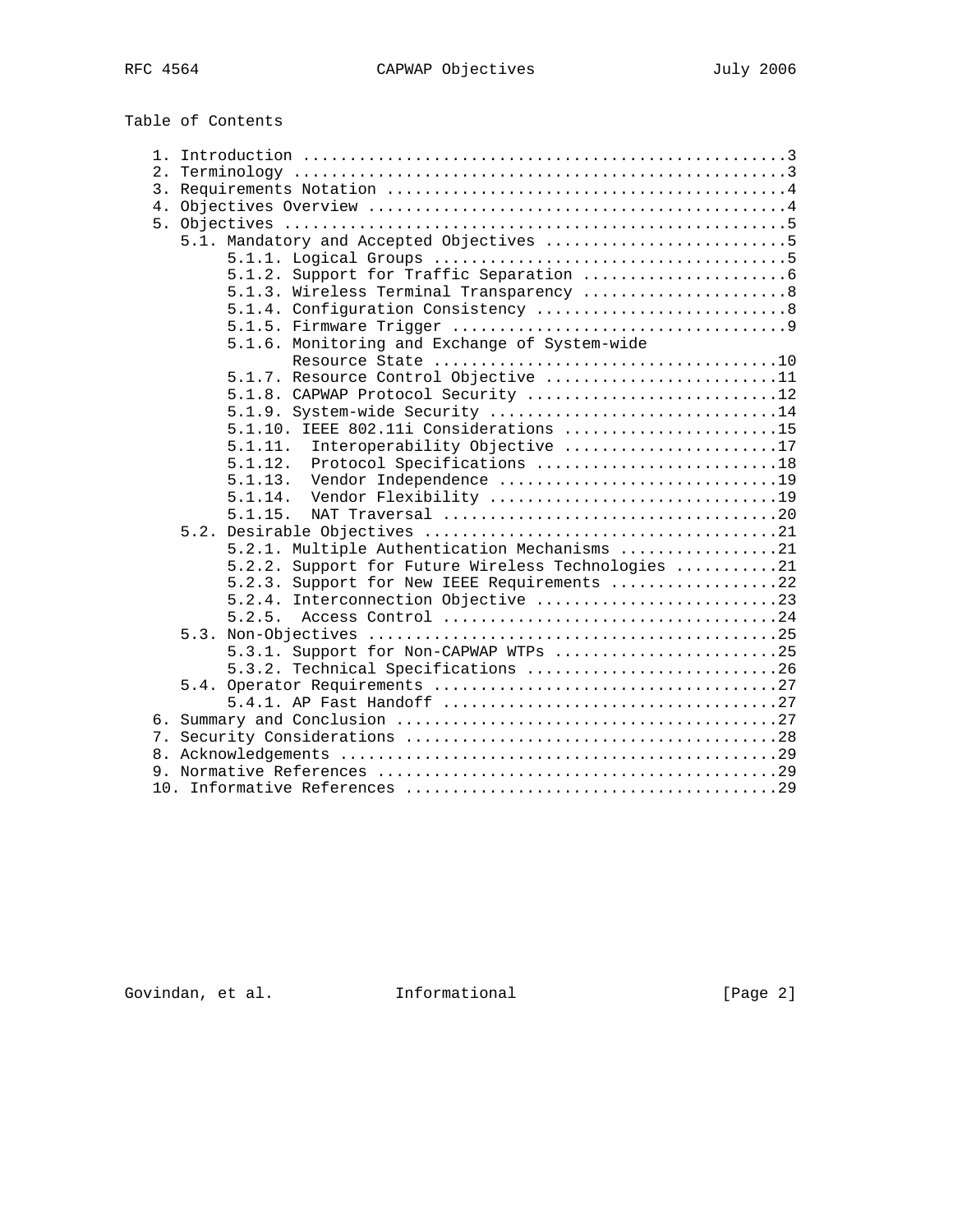# 1. Introduction

 The growth in large-scale Wireless Local Area Network (WLAN) deployments has brought into focus a number of technical challenges. Among them is the complexity of managing large numbers of Wireless Termination Points (WTPs), which is further exacerbated by variations in their design. Another challenge is the maintenance of consistent configurations among the numerous WTPs of a system. The dynamic nature of the wireless medium is also a concern together with WLAN security. The challenges affecting large-scale WLAN deployments have been highlighted in [RFC3990].

 Many vendors have addressed these challenges by developing new architectures and solutions. A survey of the various developments was conducted to better understand the context of these challenges. This survey is a first step towards designing interoperability among the solutions. The Architecture Taxonomy [RFC4118] is a result of this survey in which major WLAN architecture families are classified. Broadly, these are the autonomous, centralized WLAN, and distributed mesh architectures.

 The Architecture Taxonomy identified the centralized WLAN architecture as one in which portions of the wireless medium access control (MAC) operations are centralized in a WLAN controller. This centralized WLAN architecture is further classified into remote-MAC, split-MAC, and local-MAC designs. Each differs in the degree of separation of wireless MAC layer capabilities between WTPs and WLAN controller.

 This document puts forward critical objectives for achieving interoperability in the CAPWAP framework. It presents requirements that address the challenges of controlling and provisioning large scale WLAN deployments. The realization of these objectives in a CAPWAP protocol will ensure that WLAN equipment of major design types may be integrally deployed and managed.

2. Terminology

 This document uses terminology defined in [RFC4118], [802.11], [802.11i], and [802.11e]. Additionally, the following terms are defined.

 Centralized WLAN: A WLAN based on the centralized WLAN Architecture [RFC4118].

 Switching Segment: Those aspects of a centralized WLAN that primarily deal with switching or routing of control and data information between Wireless Termination Points (WTPs) and the WLAN controller.

Govindan, et al. 1nformational 1999 [Page 3]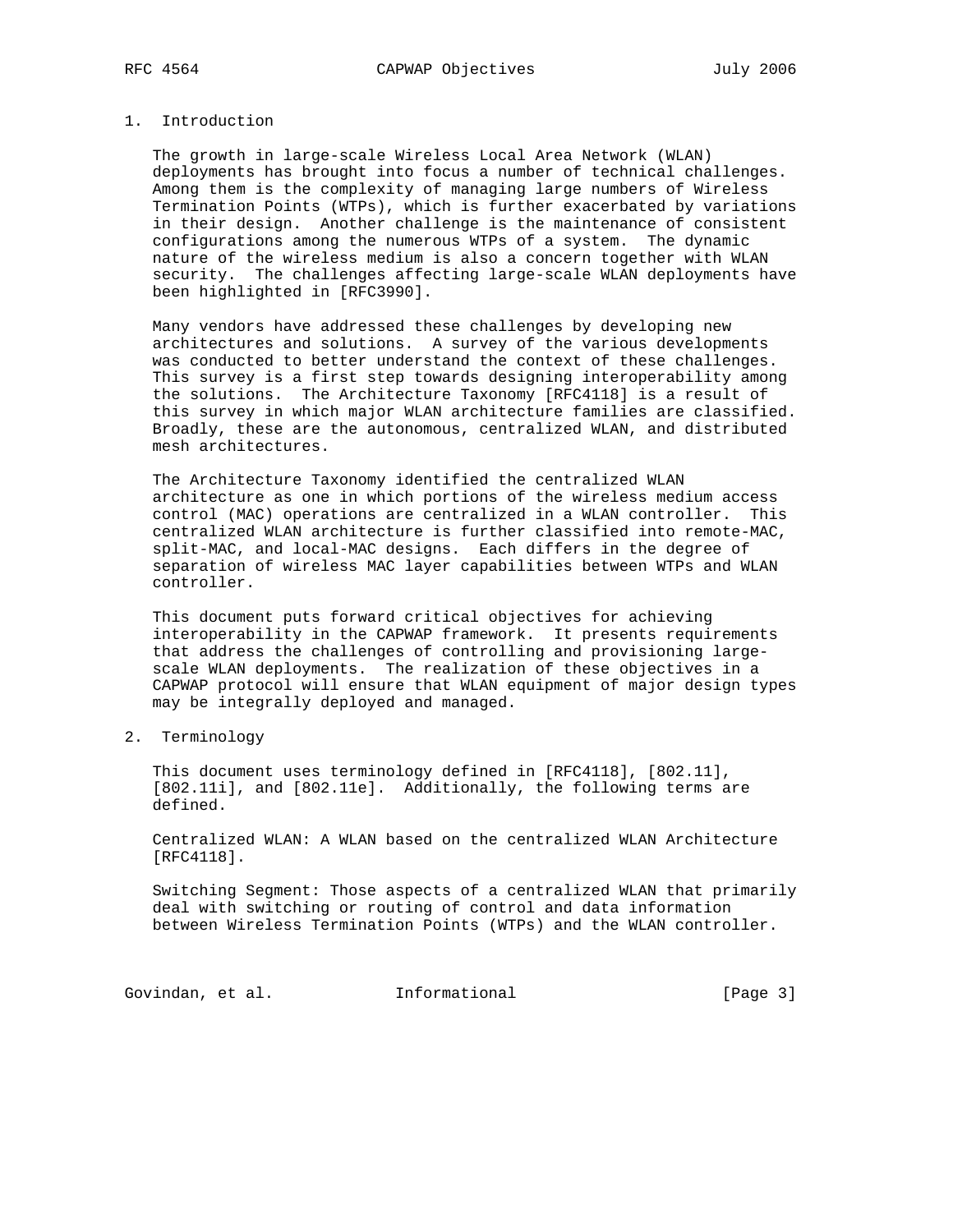Wireless Medium Segment: Those aspects of a centralized WLAN that primarily deal with the wireless interface between WTPs and wireless terminals. The Wireless Medium Segment is specific to layer 2 wireless technology, such as IEEE 802.11.

 CAPWAP Framework: A term that covers the local-MAC and split-MAC designs of the Centralized WLAN Architecture. Standardization efforts are focused on these designs.

 CAPWAP Protocol: The protocol between WLAN controller and WTPs in the CAPWAP framework. It facilitates control, management, and provisioning of WTPs in an interoperable manner.

 Logical Group: A logical separation of a physical WTP is termed logical group. So a single physical WTP will operate a number of logical groups. Virtual access points (APs) are examples of logical groups. Here, each Basic Service Set Identifier (BSSID) and constituent wireless terminals' radios are denoted as distinct logical groups of a physical WTP. Logical groups are maintained without conflicting with the CAPWAP objectives, particularly the 'Wireless Terminal Transparency' objective.

3. Requirements Notation

 The key words "MUST", "MUST NOT", "REQUIRED", "SHALL", "SHALL NOT", "SHOULD", "SHOULD NOT", "RECOMMENDED", "MAY", and "OPTIONAL" in this document are to be interpreted as described in [RFC2119].

4. Objectives Overview

 The objectives for CAPWAP have been broadly classified to address architecture, operation, and security requirements of managing large-scale WLAN deployments.

 Architecture objectives deal with system-level aspects of the CAPWAP protocol. They address issues of protocol extensibility, diversity in network deployments and architecture designs, and differences in transport technologies.

 Operational objectives address the control and management features of the CAPWAP protocol. They deal with operations relating to WLAN monitoring, resource management, Quality of Service (QoS), and access control.

 Security objectives address potential threats to WLANs and their containment. In the CAPWAP context, security requirements cover the protocol between the WLAN controller and WTPs and also the WLAN system as a whole.

Govindan, et al. 1nformational 1999 [Page 4]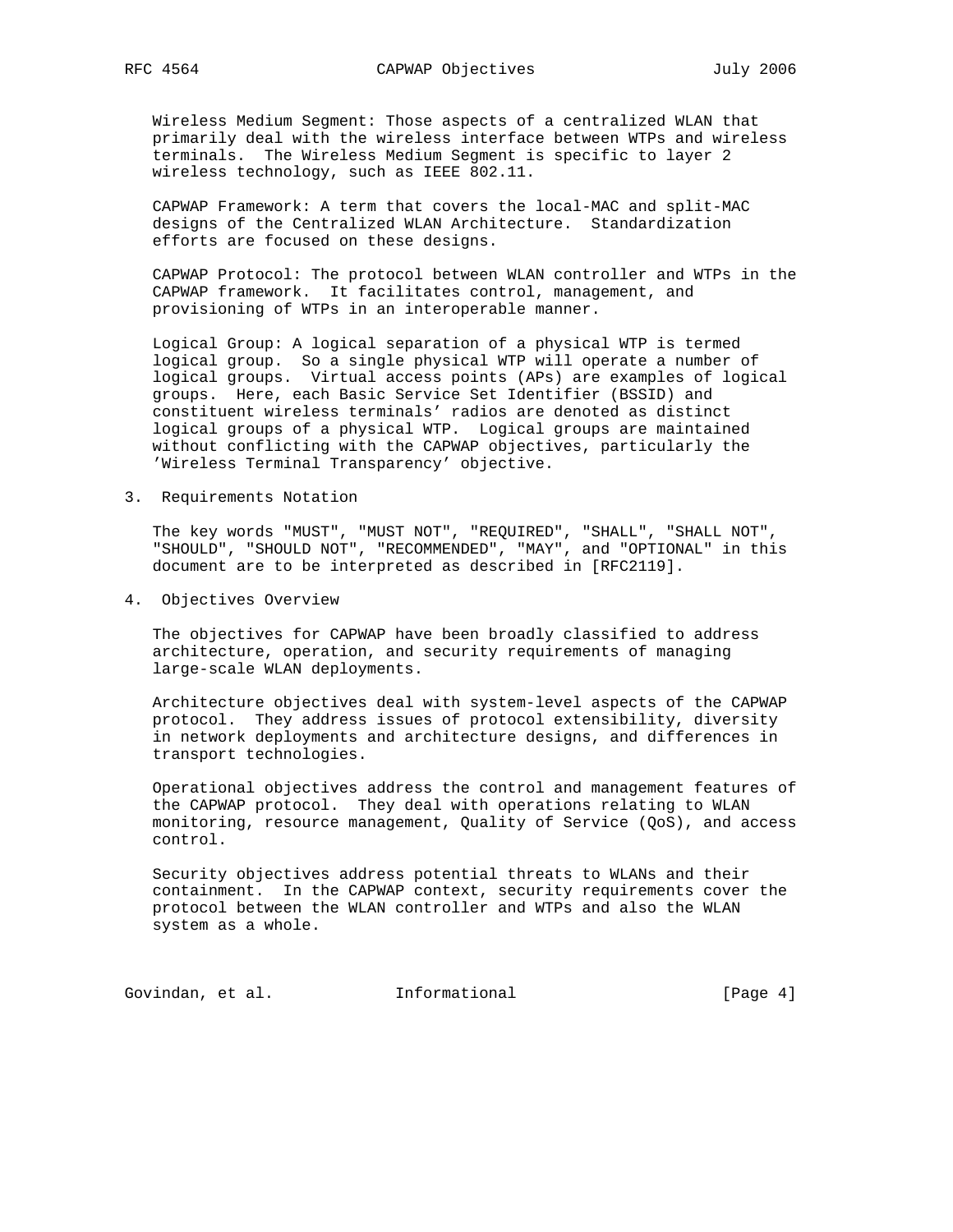Additionally, a general classification is used for objectives relating to the overall impact of the CAPWAP protocol specifications.

5. Objectives

 The objectives described in this document have been prioritized based on their immediate significance in the development and evaluation of a control and provisioning protocol for large-scale WLAN deployments. The priorities are:

- i. Mandatory and Accepted Objectives ii. Desirable Objectives
- iii. Non-Objectives

 The priorities have been assigned to individual objectives in accordance with working group discussions.

 Furthermore, a distinct category of objectives is provided based on requirements gathered from network service operators. These are specific needs that arise from operators' experiences in deploying and managing large-scale WLANs.

- a. Operator Requirements
- 5.1. Mandatory and Accepted Objectives

 Objectives prioritized as mandatory and accepted have been deemed crucial for the control and provisioning of WTPs. They directly address the challenges of large-scale WLAN deployments and MUST be realized by a CAPWAP protocol.

5.1.1. Logical Groups

Classification: Architecture

Description:

 Large WLAN deployments are complex and expensive. Furthermore, enterprises deploying such networks are under pressure to improve the efficiency of their expenditures.

 Shared WLAN deployments, where a single physical WLAN infrastructure supports a number of logical networks, are increasingly used to address these two issues of large-scale WLANs. These are popular as they allow deployment and management costs to be spread across businesses.

Govindan, et al. 1nformational (Page 5)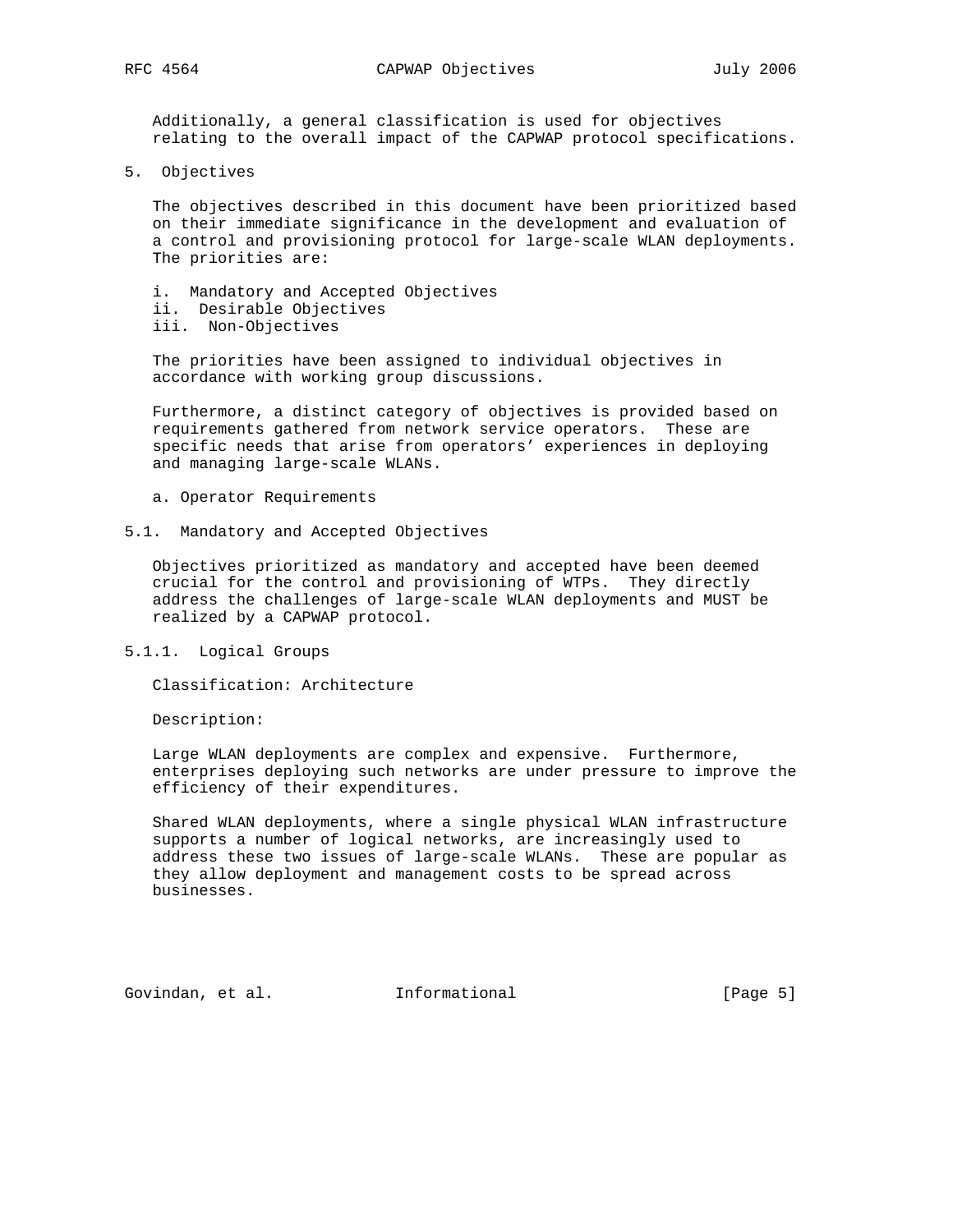In traditional WLANs, each physical WTP represents one complete subset of a larger WLAN system. Shared WLANs differ in that each physical WTP represents a number of logical subsets of possibly a number of larger WLAN systems. Each logical division of a physical WTP is referred to as a logical group (see definition in Section 2). So WLANs are managed in terms of logical groups instead of physical WTPs. Logical groups are based on BSSIDs and other types of virtual APs.

Protocol Requirement:

 The CAPWAP protocol MUST be capable of controlling and managing physical WTPs in terms of logical groups including BSSID-based groups.

 For all operating modes, including those in which the WTP performs local bridging and those in which the Access Controller (AC) performs centralized bridging, the protocol MUST provide provisions for configuring logical groups at the WTP.

Motivation and Protocol Benefits:

 Commercial realities necessitate that WLANs be manageable in terms of their logical groups. This allows separation of logical services and underlying infrastructure management. A protocol that realizes this need ensures simpler and cost-effective WLANs, which directly address the requirements of network service operators.

Relation to Problem Statement:

 This objective addresses the problem of management complexity in terms of costs. Cost complexity is reduced by sharing WLAN deployments. Consequently, deployment and management cost efficiencies are realized.

5.1.2. Support for Traffic Separation

Classification: Operations

Description:

 The centralized WLAN architecture simplifies complexity associated with large-scale deployments by consolidating portions of wireless MAC functionality at a central WLAN controller and distributing the remaining across WTPs. As a result, WTPs and WLAN controller exchange control and data information between them. This objective

Govindan, et al. 1nformational 1999 [Page 6]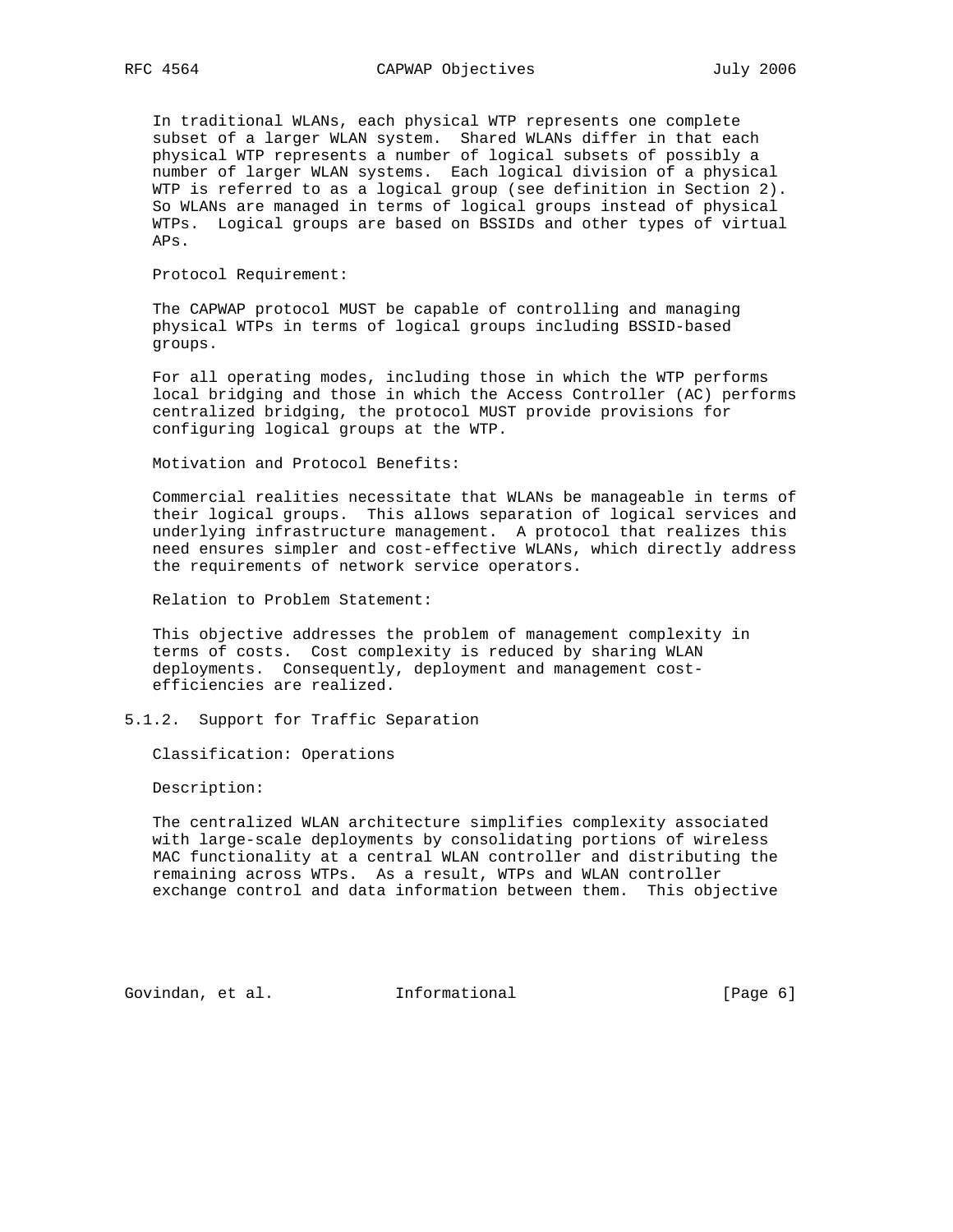states that control and data aspects of the exchanges be mutually separated for further simplicity. This will allow solutions for each type of exchange to be independently optimized.

 Furthermore, in the context of shared WLAN deployments, the mutual separation of control and data also addresses security concerns. In particular, given the likelihood of different logical groups, such as those established by different virtual APs, being managed by different administrators, separation of control and data is a first step towards individually containing and securing the logical groups.

 It is also important to ensure that traffic from each logical group is mutually separated to maintain the integrity and independence of the logical groups.

Protocol Requirement:

 The CAPWAP protocol MUST define transport control messages such that the transport of control messages is separate from the transport of data messages.

Motivation and Protocol Benefits:

 The aim of separating data and control aspects of the protocol is to simplify the protocol. It also allows for the flexibility of addressing each type of traffic in the most appropriate manner.

 Furthermore, this requirement will help remotely located WTPs to handle data traffic in alternative ways without the need for forwarding them across a wide network to the WLAN controller.

 Separation of WTP control and data also aids in the secure realization of shared WLAN deployments.

Relation to Problem Statement:

 Broadly, this objective relates to the challenge of managing complexity in large-scale WLANs. The requirement for traffic separation simplifies control as this is separated from the task of data transport.

Govindan, et al. 1nformational 1999 [Page 7]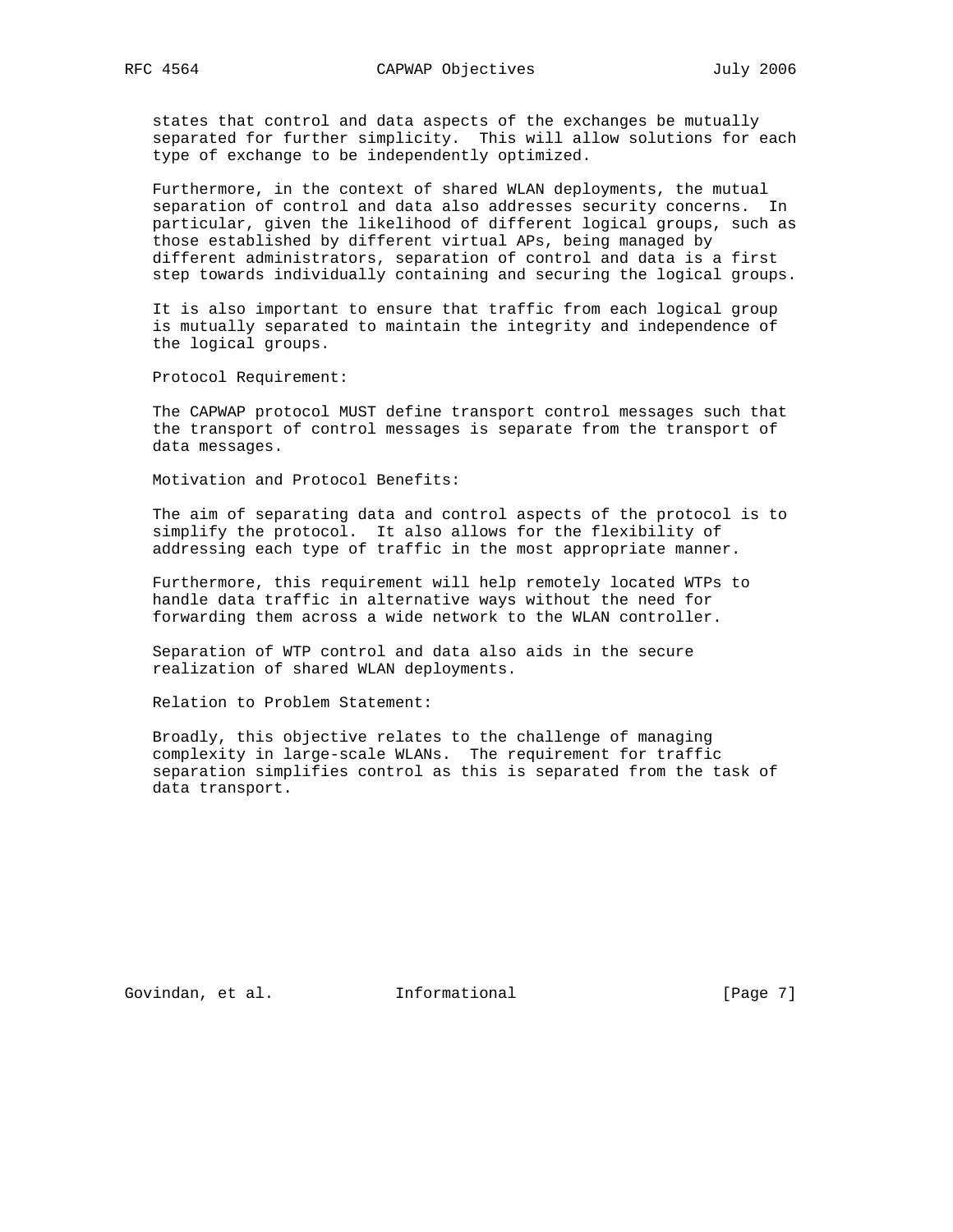5.1.3. Wireless Terminal Transparency

Classification: Operations

Description:

 The CAPWAP protocol is applicable between a centralized WLAN controller and a number of WTPs; i.e., it affects only the switching segment of the centralized WLAN architecture. Its operations should therefore be independent of the wireless terminal. Wireless terminals should not be required to be aware of the existence of the CAPWAP protocol.

Protocol Requirement:

 Wireless terminals MUST NOT be required to recognize or be aware of the CAPWAP protocol.

Motivation and Protocol Benefits:

 IEEE 802.11-based wireless terminals are mature and widely available. It would be beneficial for CAPWAP not to impose new requirements on these wireless terminals. In effect, this requirement ensures that the setup cost of the protocol is reduced as the numerous existing wireless terminals need not be altered.

Relation to Problem Statement:

 The Problem Statement highlights the challenges faced by large WLANs consisting of many WTPs. It does not refer to the operations of wireless terminals and this objective emphasizes the independence.

5.1.4. Configuration Consistency

Classification: Operations

Description:

 WLANs in the CAPWAP framework contain numerous WTPs, each of them needing to be configured and managed in a consistent manner. The main concern in ensuring consistency is availability of appropriate information corresponding to WTP configuration states. So configuration consistency can be achieved by providing the centralized WLAN controller with regular updates on the state of WTP operations. The centralized WLAN controller can in turn apply information from the regular updates to ensure consistently among the WTPs.

Govindan, et al. 1nformational 1999 [Page 8]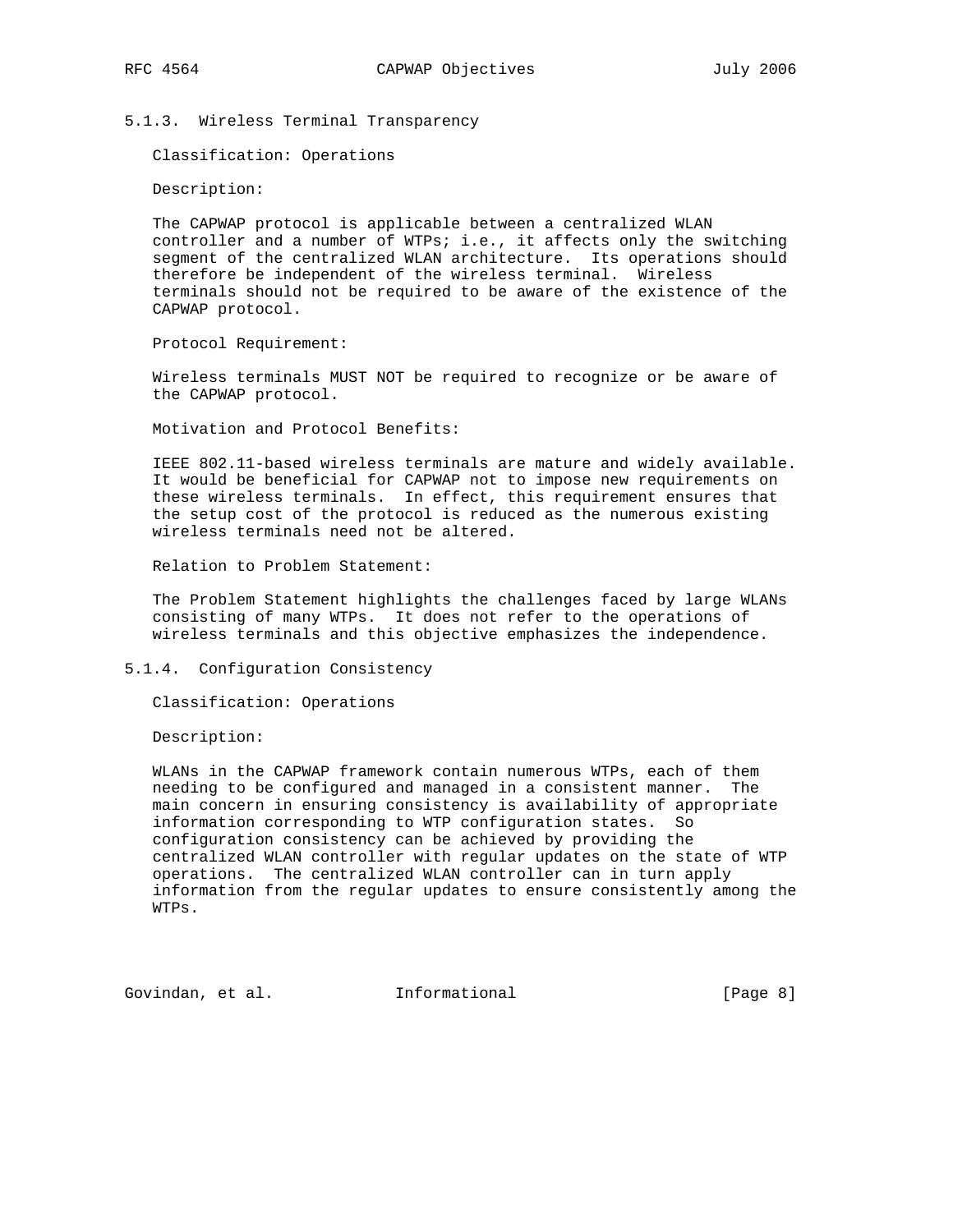Protocol Requirement:

 The CAPWAP protocol MUST include support for regular exchanges of state information between WTPs and the WLAN controller. Examples of state information include WTP processing load and memory utilization.

Motivation and Protocol Benefits:

 A protocol that provides access to regular state information can in turn be used to enhance WLAN configuration and performance. The CAPWAP protocol will be better equipped to address configuration related problems with the regularly available state information. So with greater state information, control and management operations can be improved.

Relation to Problem Statement:

 One of the major challenges described in the Problem Statement is that of maintaining consistent configuration across the numerous WTPs of a WLAN. This objective addresses the fundamental issue behind this -- availability of timely state information.

5.1.5. Firmware Trigger

Classification: Operations

Description:

 One specific aspect of configuration consistency is the firmware used by various WTPs. The scale of large WLANs introduces possibilities for variations in the firmware used among WTPs. This objective highlights the need for the CAPWAP protocol to trigger the delivery of appropriate versions of firmware to WTPs. The actual delivery of firmware need not be inclusive to the protocol.

Protocol Requirement:

 The CAPWAP protocol MUST support a trigger for delivery of firmware updates.

Motivation and Protocol Benefits:

 The CAPWAP protocol interfaces many WTPs to a centralized WLAN controller. Firmware distribution allows these interfaces to be compatible. This in turn results in consistent configuration and simplified management. So the protocol benefits by including triggers for the distribution of firmware updates.

Govindan, et al. 1nformational 1999 [Page 9]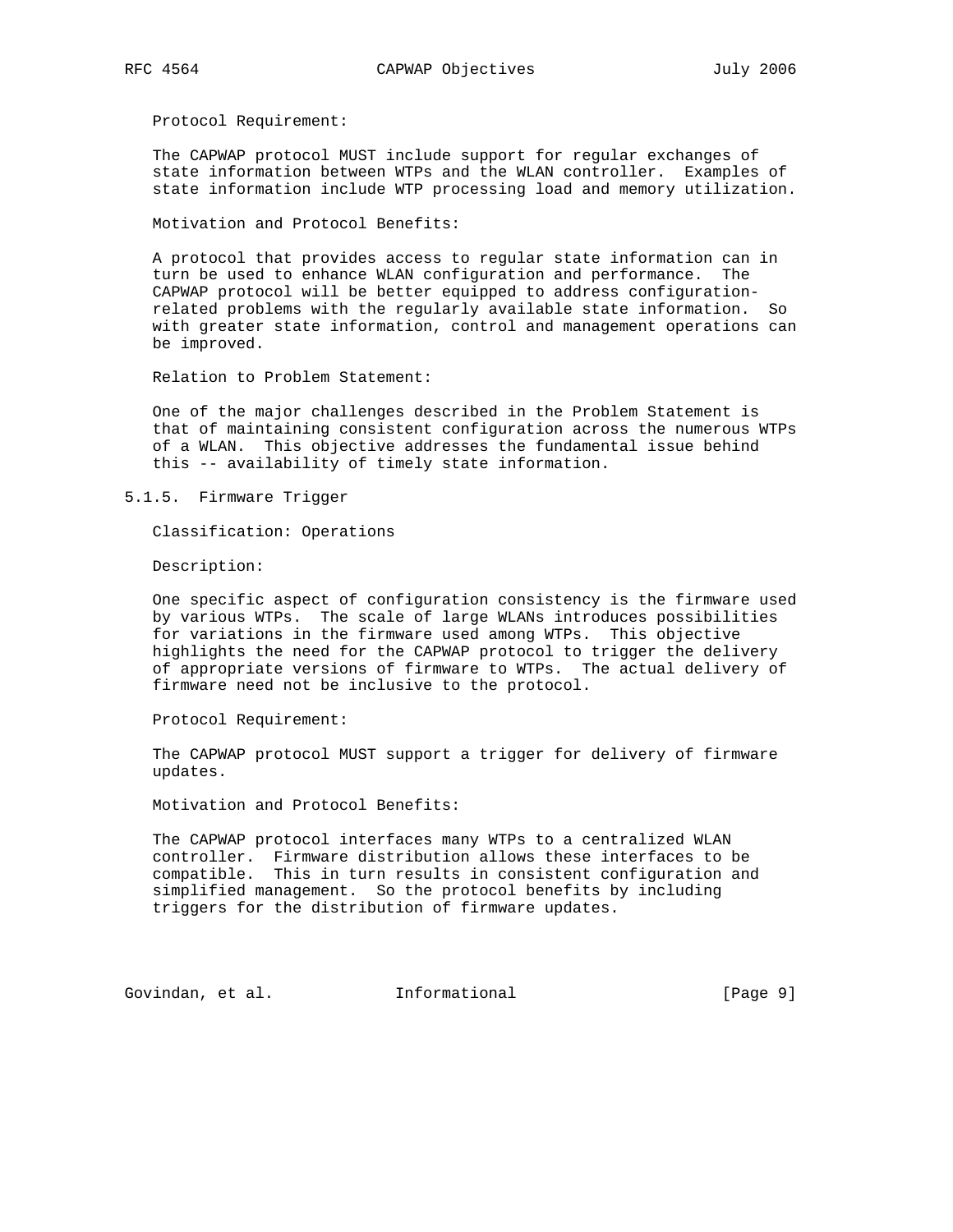Relation to Problem Statement:

 Inconsistencies in the configuration of WTPs have been identified as a major challenge for large-scale WTPs. This objective helps overcome the challenge by providing a way for the CAPWAP protocol to initiate delivery of firmware updates that are compatible among all WTPs.

5.1.6. Monitoring and Exchange of System-wide Resource State

Classification: Operations

Description:

 The centralized WLAN architecture is made up of a switching segment and wireless medium segment. In the switching segment, network congestion, WTP status, and firmware information have to be monitored. In the wireless medium segment, the dynamic nature of the medium itself has to be monitored. Overall, there are also various statistics that need to be considered for efficient WLAN operation.

 The CAPWAP protocol should be capable of monitoring the various information sources and deliver the resulting information to the relevant WLAN devices -- either WTPs or the WLAN controller. Moreover, given the relationship among information sources, the CAPWAP protocol should combine state information from them. For example, statistics information and status signals from WTPs may be merged before being exchanged.

 Examples of statistics information that the CAPWAP protocol should monitor and exchange include congestion state, interference levels, loss rates, and various delay factors.

Protocol Requirement:

 The CAPWAP protocol MUST allow for the exchange of statistics, congestion, and other WLAN state information.

Motivation and Protocol Benefits:

 The effectiveness of a protocol is based on the relevance of information on which it operates. This requirement for resource monitoring and exchange can provide the appropriate information to the CAPWAP protocol.

Govindan, et al. 1nformational 1999 [Page 10]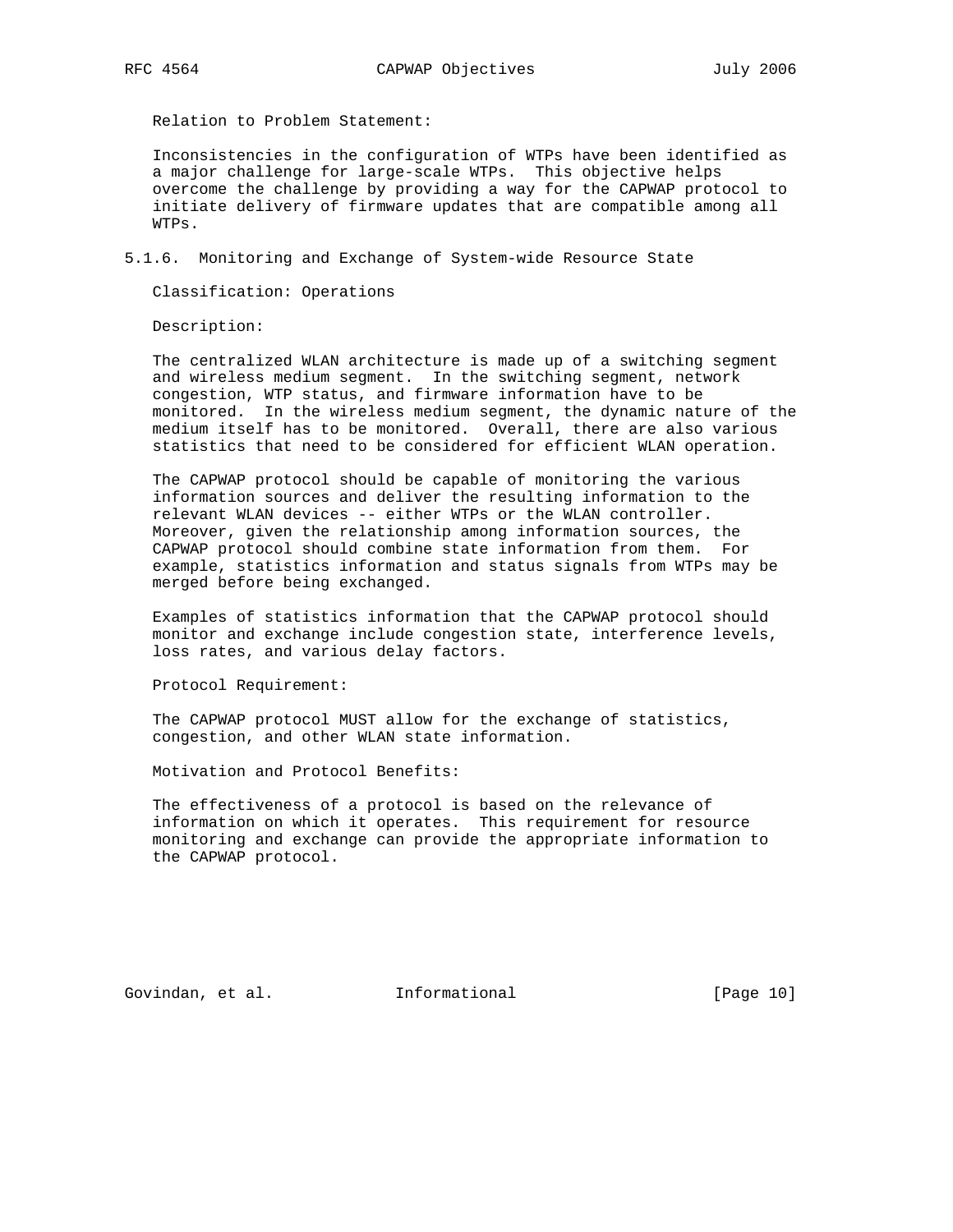Relation to Problem Statement:

 The Problem Statement highlights the challenge of dealing with large numbers of WTPs and the dynamic nature of the wireless medium. Information on the state of WTPs and the medium is important to deal with them effectively. So this objective relates to the problem of managing consistency in large WLANs.

5.1.7. Resource Control Objective

Classification: Operations

Description:

 Integral to the success of any wireless network system is the performance and quality it can offer its subscribers. Since CAPWAP based WLANs combine a switching segment and a wireless medium segment, performance and quality need to be coordinated across both of these segments. So QoS performance must be enforced system-wide.

 This objective highlights QoS over the entire WLAN system, which includes the switching segment and the wireless medium segment. Given the fundamental differences between the two, it is likely that there are alternate QoS mechanisms between WTPs and wireless service subscribers and between WTPs and WLAN controllers. For instance, the former will be based on IEEE 802.11e, whereas the latter will be an alternative. So resources need to be adjusted in a coordinated fashion over both segments. The CAPWAP protocol should ensure that these adjustments are appropriately exchanged between WLAN controllers and WTPs.

 In addition to IEEE 802.11e, there are a number of other IEEE 802.11 task groups that may affect network resources. These include IEEE 802.11 TGk, TGu, and TGv, which are currently in progress. CAPWAP should therefore not be restricted to IEEE 802.11e-based mapping.

Protocol Requirement:

 The CAPWAP protocol MUST map the IEEE 802.11e QoS priorities to equivalent QoS priorities across the switching and wireless medium segments.

Govindan, et al. **Informational** [Page 11]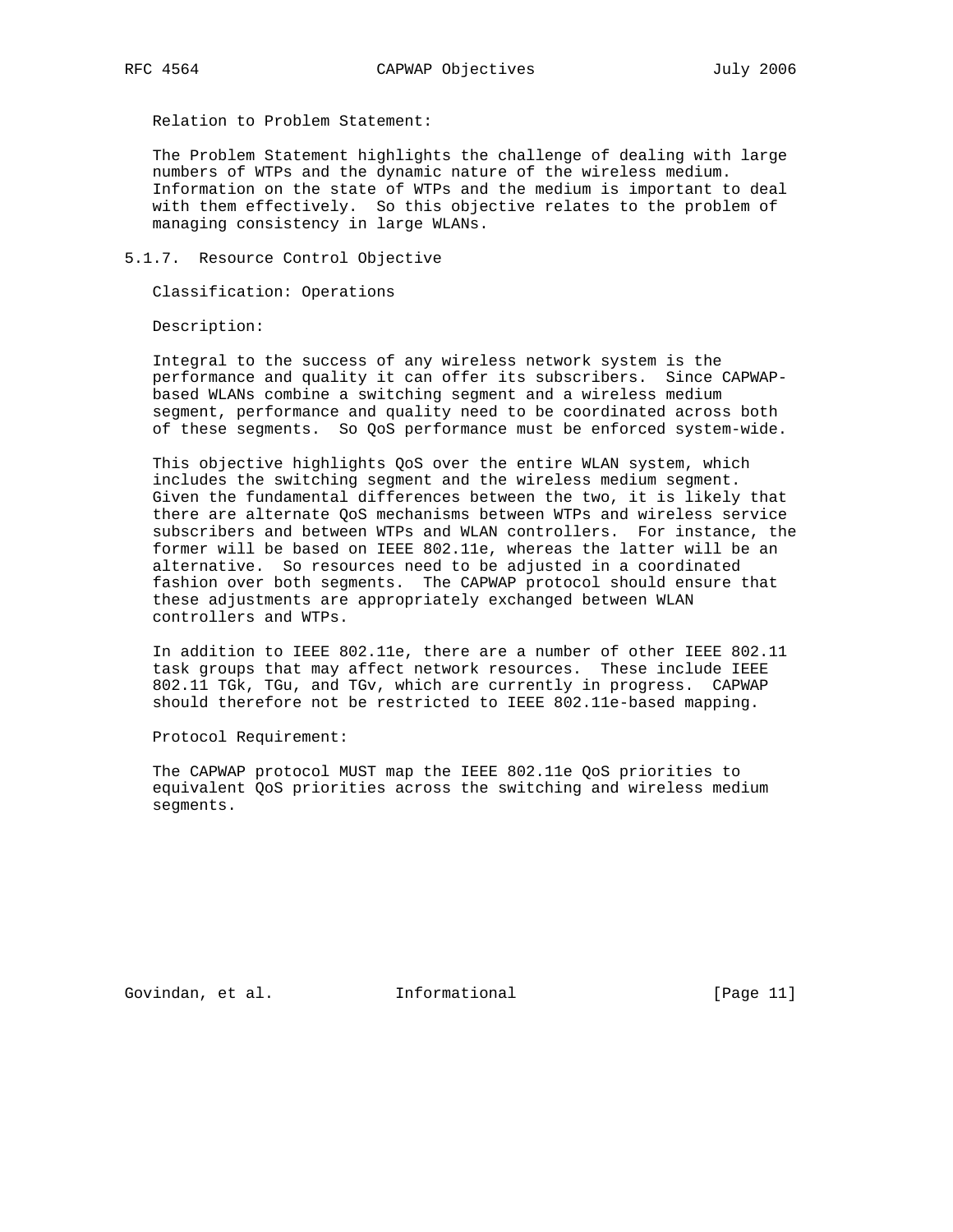A protocol that addresses QoS aspects of WLAN systems will deliver high performance thereby being beneficial for subscribers and for resource utilization efficiency. Since CAPWAP deals with WTPs directly and with the wireless medium indirectly, both of these must be considered for performance.

 For the wireless medium segment, QoS aspects in the protocol enable high-quality communications within the domain of a WLAN controller. Since each domain generally covers an enterprise or a group of service providers, such protocol performance has wide-ranging effects.

 Within the switching segment of CAPWAP, a QoS-enabled protocol minimizes the adverse effects of dynamic traffic characteristics so as to ensure system-wide performance.

Relation to Problem Statement:

 QoS control is critical to large WLANs and relates to a number of aspects. In particular, this objective can help address the problem of managing dynamic conditions of the wireless medium.

 Furthermore, traffic characteristics in large-scale WLANs are constantly varying. So network utilization becomes inefficient, and user experience is unpredictable.

 The interaction and coordination between the two aspects of system wide QoS are therefore critical for performance.

5.1.8. CAPWAP Protocol Security

Classification: Security

Description:

This objective addresses the security of the CAPWAP protocol.

 The CAPWAP protocol MUST first provide for the participating entities -- the WLAN controller and WTPs -- to be explicitly mutually authenticated. This is to ensure that rogue elements do not gain access to the WLAN system. Rogue WTPs should not be allowed to breach legitimate WLANs, and at the same time rogue WLAN controllers should not be allowed to gain control of legitimate WTPs. For example, WTPs may need to regularly renew their authentication state with the WLAN controller and similarly for WLAN controllers.

Govindan, et al. 1nformational 1999 [Page 12]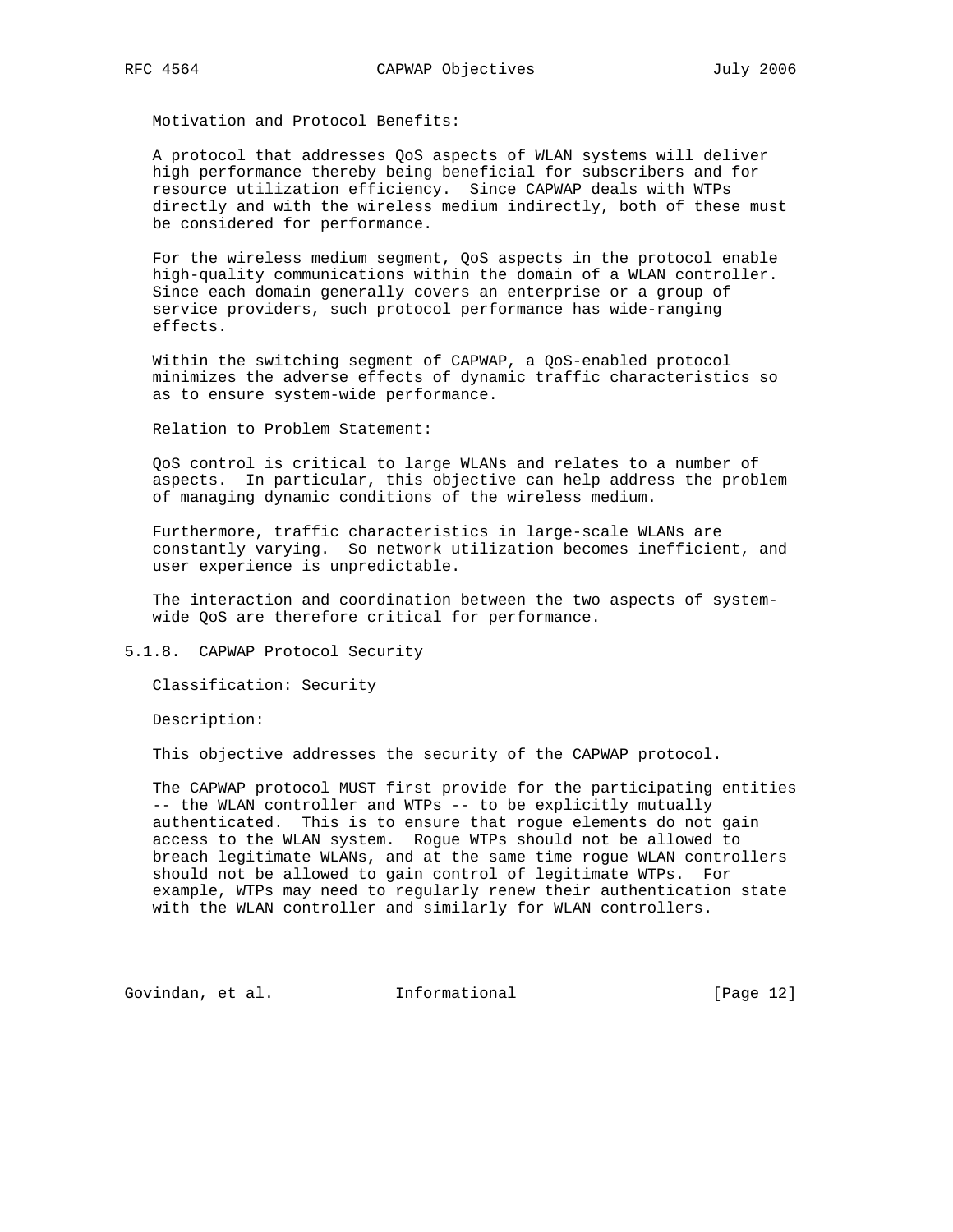If authentication is performed via an authenticated key exchange, future knowledge of derived keys is not sufficient for authentication.

 Any session keys used between the WLAN controller and WTPs MUST be mutually derived using entropy contributed by both parties. This ensures that no one party has control over the resulting session keys.

 Once WTPs and the WLAN controller have been mutually authenticated, information exchanges between them must be secured against various security threats. So the CAPWAP protocol MUST provide integrity protection and replay protection. The protocol SHOULD provide confidentiality through encryption. This should cover illegitimate modifications to protocol exchanges, eavesdropping, and Denial of Service (DoS) attacks, among other potential compromises. So the protocol must provide confidentiality, integrity, and authenticity for those exchanges.

 As a result of realizing this objective, it should not be possible for individual WTP breaches to affect the security of the WLAN as a whole. So WTP misuse will be protected against.

 Additionally, the key establishment protocol for authentication and securing CAPWAP exchanges must be designed to minimize the possibility of future compromises after the keys are established.

 CAPWAP MUST NOT prevent the use of asymmetric authentication. The security considerations of such asymmetric authentication are described in the Security Considerations section.

 If the CAPWAP protocol meets the criteria to require automated key management per BCP 107 [RFC4107], then mutual authentication MUST be accomplished via an authenticated key exchange.

Protocol Requirement:

 The CAPWAP protocol MUST support mutual authentication of WTPs and the centralized controller. It also MUST ensure that information exchanges are integrity protected and SHOULD ensure confidentiality through encryption.

Govindan, et al. 1nformational 1999 [Page 13]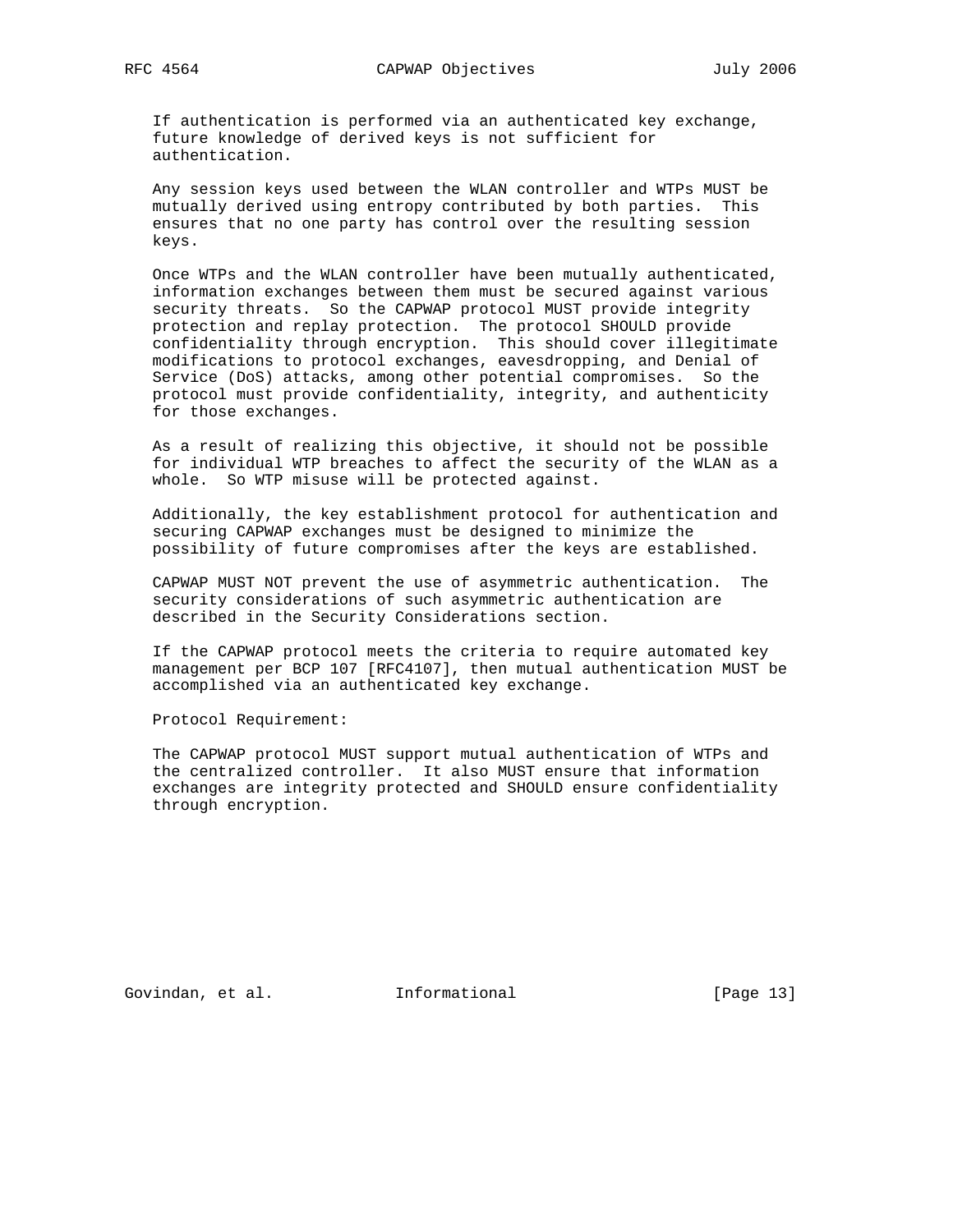WLANs are increasingly deployed in critical aspects of enterprise and consumer networks. In these contexts, protocol security is crucial to ensure the privacy and integrity expected from network administrators and end-users. So securing the CAPWAP protocol has direct benefits in addressing these concerns.

 In many cases, the network path between a WTP and WLAN controller contains untrusted links. Such links could be leveraged by rogue WTPs to gain access to the WLAN system. They could also be used by rogue WLAN controllers to gain control of legitimate WTPs and their associated terminals to either redirect or compromise terminal traffic. These security concerns can be mitigated with this objective.

Relation to Problem Statement:

 Security problems in large-scale WLANs are detailed in the Problem Statement. These include complications arising from rogue WTPs and compromised interfaces between WTPs and the WLAN controller. The requirement for protocol security addresses these problems and highlights the importance of protecting against them.

5.1.9. System-wide Security

Classification: Security

Description:

 The emphasis of this objective is on the security threats external to the centralized CAPWAP segment of a WLAN system. The focus is therefore on rogue wireless clients and other illegitimate wireless interferences. There are a number of specific external threats that need to be addressed within the CAPWAP framework.

i. PMK Sharing

 One aspect of this objective relates to recent discussions on Pairwise Master Key (PMK) sharing in the CAPWAP framework. This objective highlights the need to prevent exploitation of this ambiguity by rogue wireless clients. It is to ensure that any ambiguities arising from the CAPWAP framework are not cause for security breaches.

Govindan, et al. 1nformational 1999 [Page 14]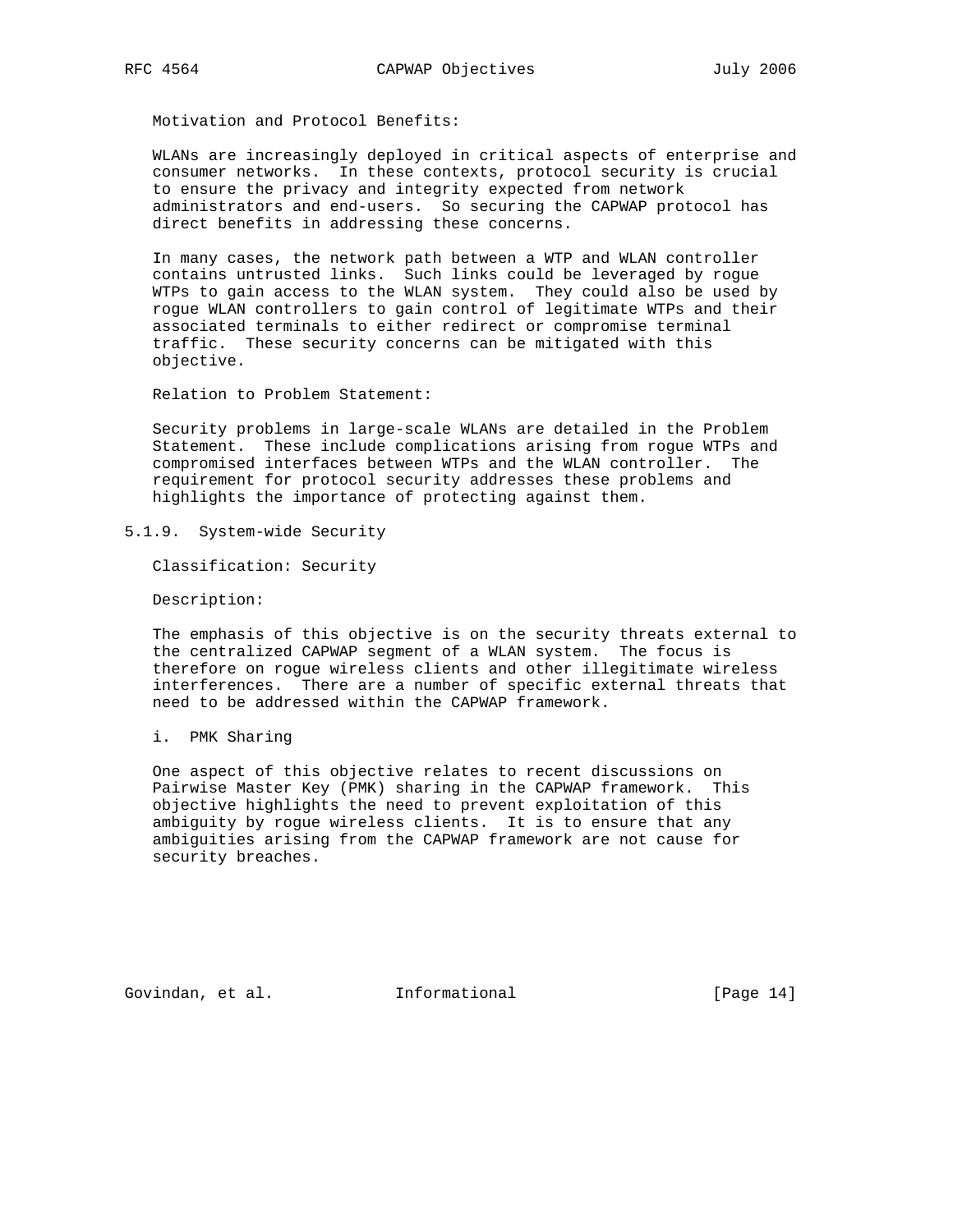Protocol Requirement:

 The design of the CAPWAP protocol MUST NOT allow for any compromises to the WLAN system by external entities.

Motivation and Protocol Benefits:

 The external threats to the centralized WLAN architecture become increasingly crucial given the low cost of wireless clients. Since it is relatively inexpensive for rogue individuals to mount attacks, it is important that WLAN systems are protected against them. Adequate mechanisms to thwart such external threats will be of tremendous benefit to the WLAN systems controlled and managed with the CAPWAP protocol.

Relation to Problem Statement:

 This objective is based on the security needs highlighted in the Problem Statement. Specifically, the Problem Statement discusses the effects of the shared wireless medium. This represents the external aspects of the CAPWAP framework from which certain threats can arise. The system-wide security objective addresses such threats in relation to the Problem Statement.

5.1.10. IEEE 802.11i Considerations

Classification: Operations

Description:

 The CAPWAP protocol must support authentication in the centralized WLAN architecture in which the authenticator and encryption points can be located on distinct entities, i.e., WLAN controller or WTP. The Architecture Taxonomy illustrates a number of variants, in both local-MAC and split-MAC designs, in which the authenticator is located at the WLAN controller and the encryption points are at the WTPs. The CAPWAP protocol must be applicable to these variants and allow authentication mechanisms and their constituent processes to be operable in these cases.

 An important issue to consider in this case is the exchange of key information when authenticator and encryption points are located on distinct entities. For example, consider the case where IEEE 802.11i is used in a WLAN in which the WLAN controller realizes the authenticator, some WTPs realize encryption (possibly local-MAC WTPs), and other WTPs rely on the WLAN controller for encryption (possibly split-MAC WTPs).

Govindan, et al. 1nformational 1999 [Page 15]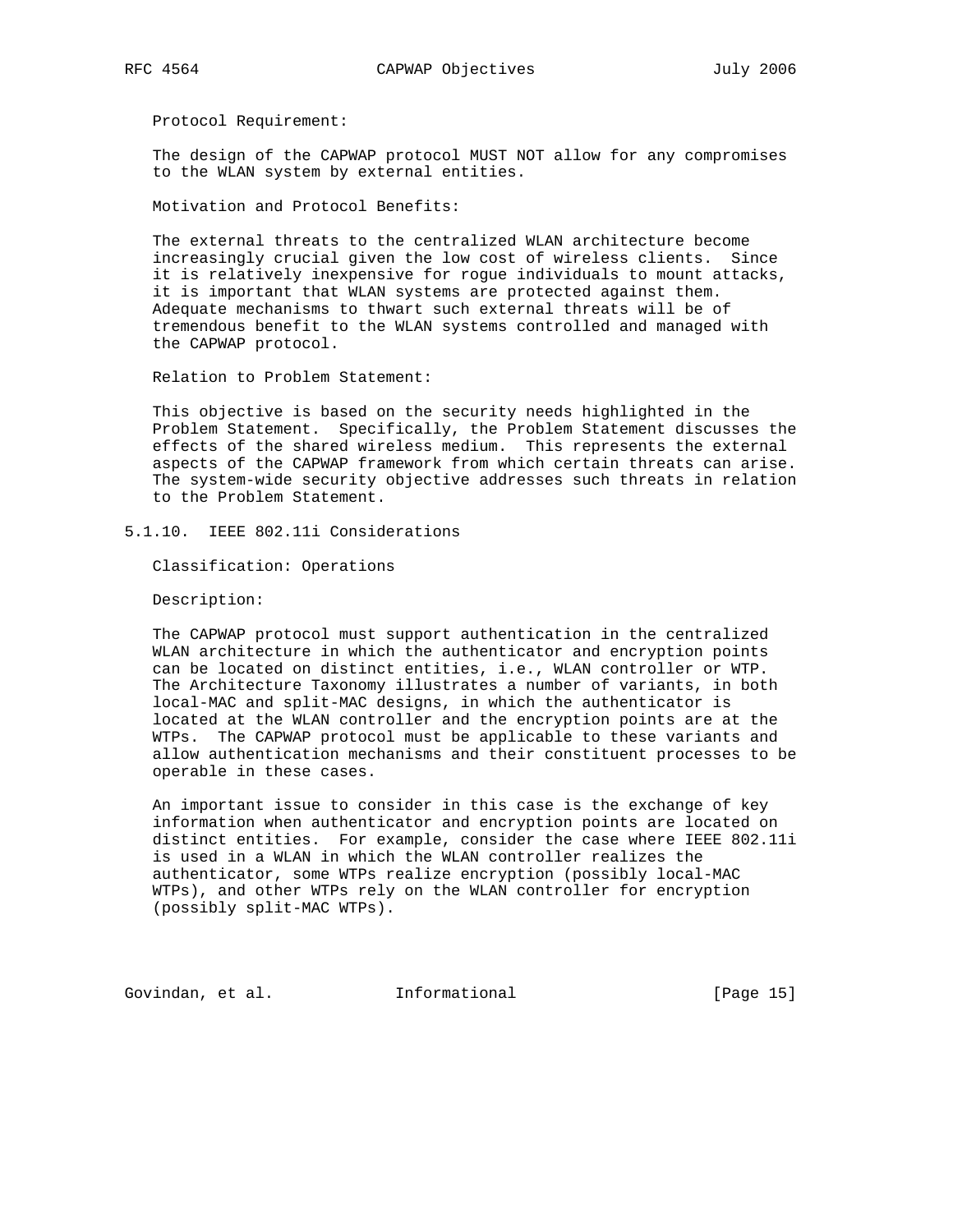Here, CAPWAP will first need to identify the location of the authenticator and encryption points between each WLAN controller-WTP pair. This will likely be part of the initial WTP configuration. Subsequently, the WTPs that realize encryption will need CAPWAP to exchange key information with the authenticator at the WLAN controller. For the WTPs that do not realize encryption, CAPWAP needs to adapt its control to bypass the key exchange phase.

 Clearly, the centralized WLAN architecture presents a different platform for authentication mechanisms compared to legacy WLANs in which a WTP realized both authenticator and encryption roles. So this objective highlights the need for CAPWAP to support authentication and key management in the centralized WLAN architecture.

Protocol Requirement:

 The CAPWAP protocol MUST determine the exact structure of the centralized WLAN architecture in which authentication needs to be supported, i.e., the location of major authentication components. This may be achieved during WTP initialization where major capabilities are distinguished.

 The protocol MUST allow for the exchange of key information when authenticator and encryption roles are located in distinct entities.

Motivation and Protocol Benefits:

 The immediate focus of CAPWAP is on supporting IEEE 802.11-based WLANs. As such, it is necessary for the protocol to recognize the major distinction in WLAN design with respect to IEEE 802.11i authenticator and encryption points. This represents a significant variation that has been highlighted in the Architecture Taxonomy. The CAPWAP protocol benefits by accommodating such a major consideration from IEEE 802.11i.

 These requirements will be common for all authentication mechanisms over the centralized WLAN architecture. So they are applicable to IEEE 802.11i, Universal Access Method (UAM), and other mechanisms.

Relation to Problem Statement:

 The Problem Statement highlights the availability of different WTP designs and the need to ensure interoperability among them. In this regard, operational changes occurring due to the separation of the IEEE 802.11i authenticator and encryption points need to be accommodated within the CAPWAP protocol.

Govindan, et al. 1nformational [Page 16]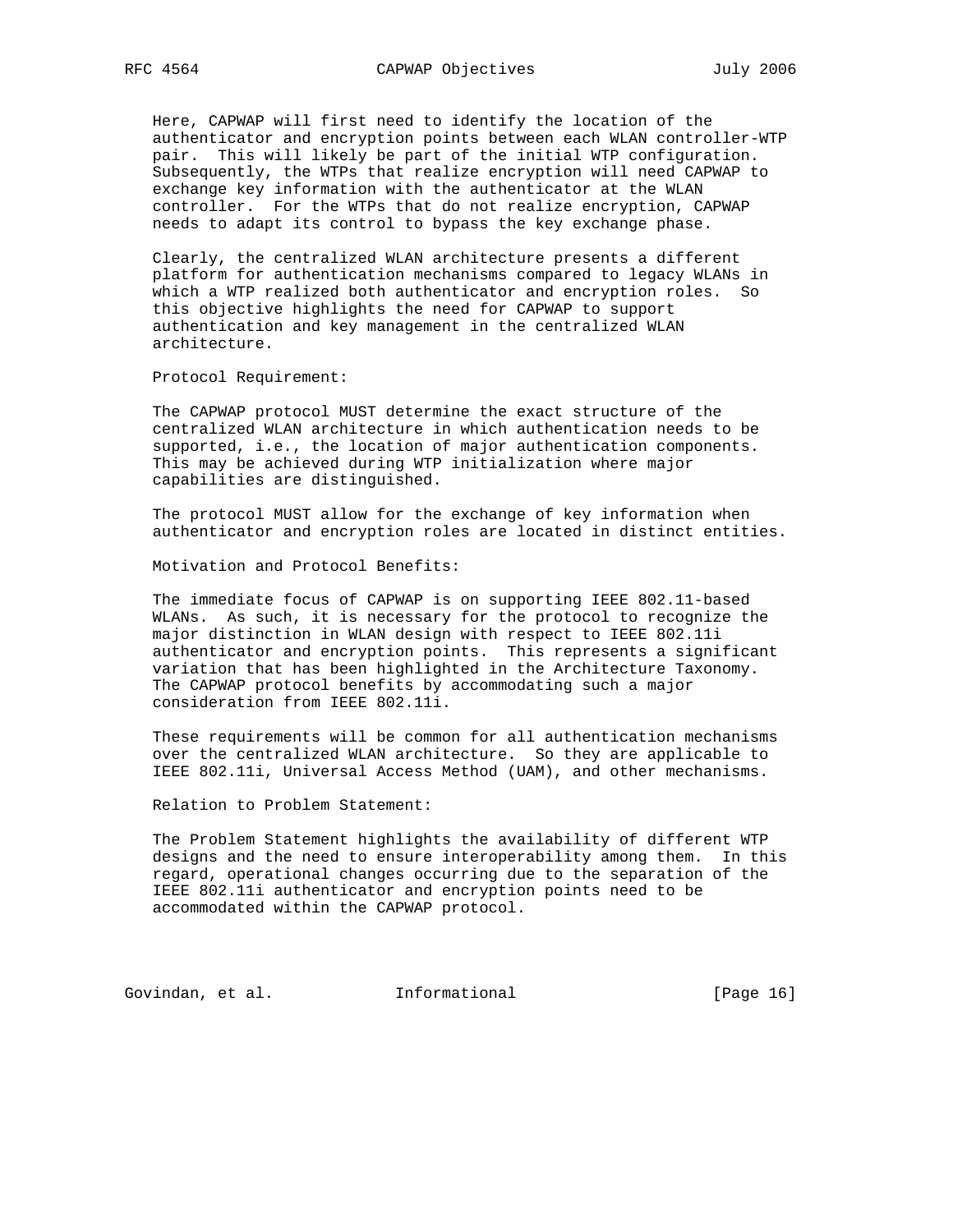5.1.11. Interoperability Objective

Classification: Architecture

Description:

 Two major designs of the centralized WLAN architecture are local-MAC and split-MAC. With the focusing of standardization efforts on these two designs, it is crucial to ensure mutual interoperation among them.

 This objective for the CAPWAP protocol is to ensure that WTPs of both local-MAC and split-MAC architecture designs are capable of interoperation within a single WLAN. Consequently, a single WLAN controller will be capable of controlling both types of WTPs using a single CAPWAP protocol. Integral support for these designs comprises a number of protocol aspects.

i. Capability negotiations between WLAN controller and WTPs

 WTP designs differ in the degree of IEEE 802.11 MAC functionalities that each type of WTP realizes. The major distinctions, split-MAC and local-MAC, differ in the processing of IEEE 802.11 MAC frames. In this regard, the CAPWAP protocol should include functionality that allows for negotiations of significant capabilities between WTPs and the WLAN controller.

 As a first step, such negotiations could cover the type of WTP, split-MAC or local-MAC, as this provides substantial information on their respective capabilities.

ii. Establishment of alternative interfaces

 The capability differences among different WTPs essentially equate to alternative interfaces with a WLAN controller. So the CAPWAP protocol should be capable of adapting its operations to the major different interfaces. In a first case, this would include accommodating capability differences between local-MAC and split-MAC WTPs.

 The definition of these interfaces in terms of finer granularity of functionalities will be based on AP functionality documents produced by the IEEE 802.11 AP Functionality (APF) Ad-Hoc Committee.

Protocol Requirement:

 The CAPWAP protocol MUST include sufficient capabilities negotiations to distinguish between major types of WTPs.

Govindan, et al. 1nformational 1999 [Page 17]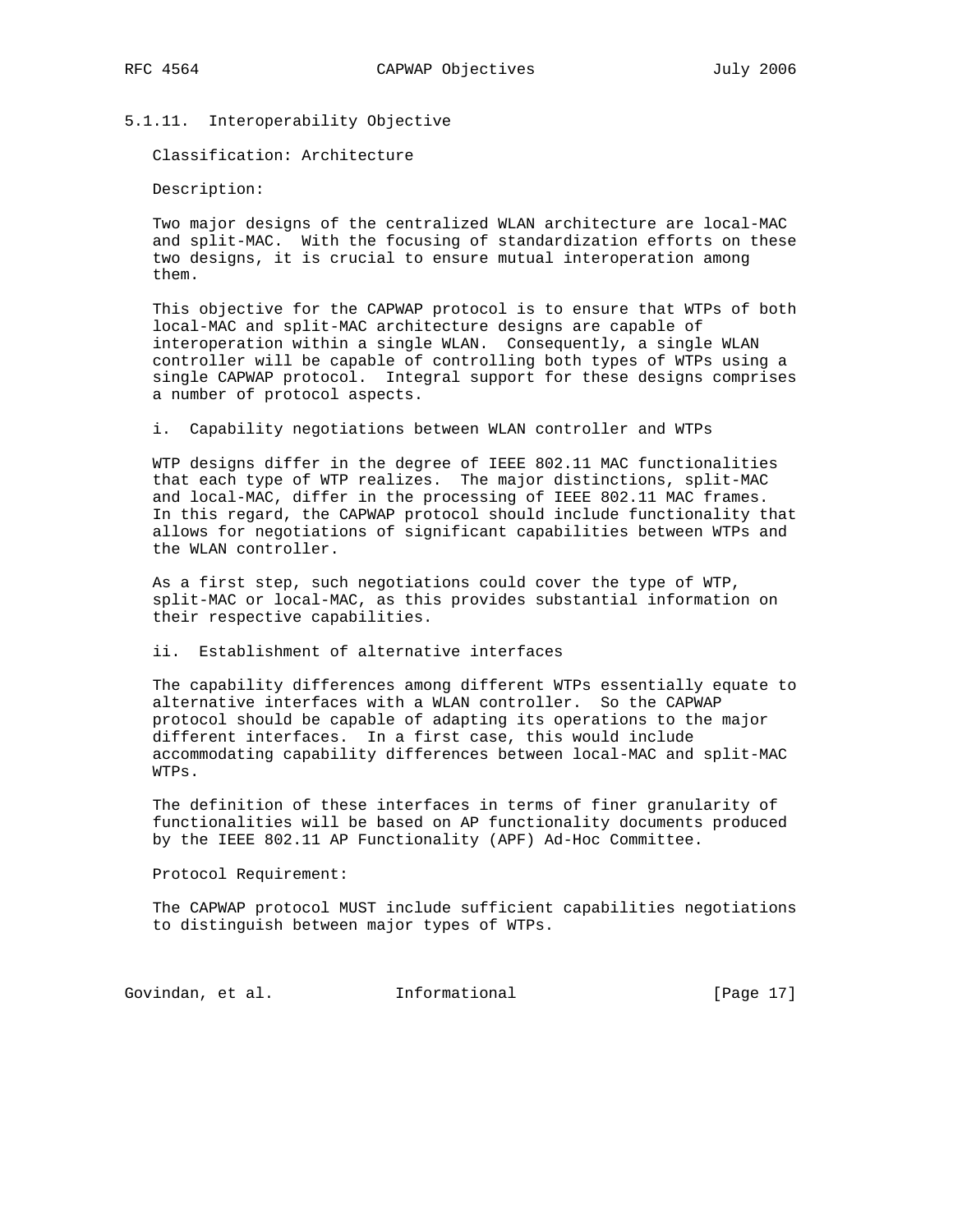The benefits of realizing this architecture objective are both technical and practical. First, there are substantial overlaps in the control operations of local-MAC and split-MAC architecture designs. The Architecture Taxonomy tabulates major common features of the two designs. As a result, it is technically practical to devise a single protocol that manages both types of devices.

 Next, the ability to operate a CAPWAP protocol for both types of architectural designs enhances its practical prospects as it will have wider appeal.

 Furthermore, the additional complexity resulting from such alternative interfaces is marginal. Consequently, the benefits of this objective will far outweigh any cost of realizing it.

Relation to Problem Statement:

 The objective for supporting both local-MAC and split-MAC WTPs is fundamental to addressing the Problem Statement. It forms the basis for those problems to be uniformly addressed across the major WLAN architectures. This is the ultimate aim of standardization efforts. The realization of this objective will ensure the development of a comprehensive set of mechanisms that address the challenges of large-scale WLAN deployments.

5.1.12. Protocol Specifications

Classification: General

Description:

 WLAN equipment vendors require sufficient details from protocol specifications so that implementing them will allow for compatibility with other equipment that runs the same protocol. In this light, it is important for the CAPWAP protocol specifications to be reasonably complete for realization.

Protocol Requirement:

 Any WTP or WLAN controller vendor or any person MUST be able to implement the CAPWAP protocol from the specification itself and by that it is required that all such implementations do interoperate.

Govindan, et al. 1nformational 1999 [Page 18]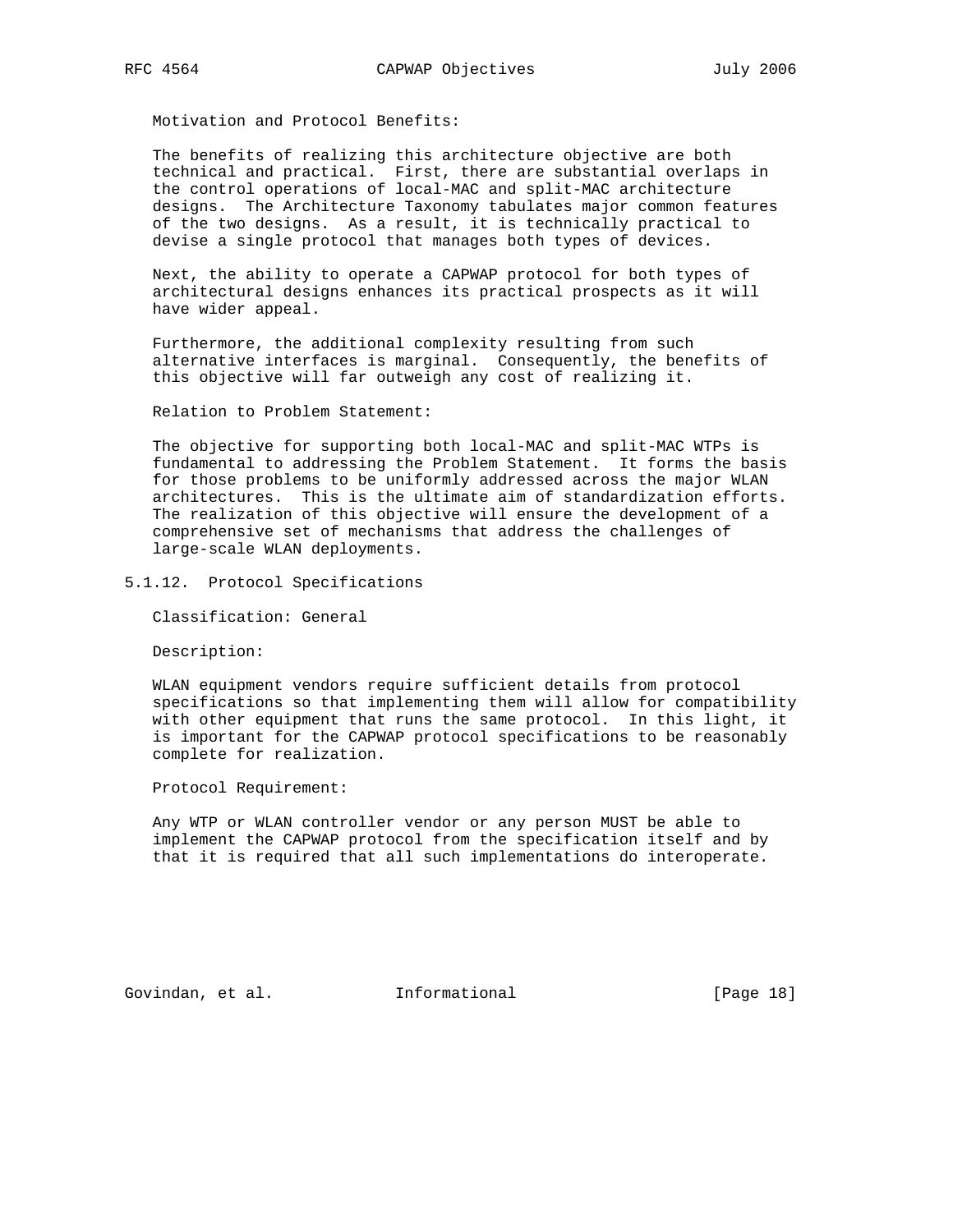It is beneficial for WLAN equipment vendors to refer to a single set of specifications while implementing the CAPWAP protocol. This helps to ease and quicken the development process.

Relation to Problem Statement:

 This requirement is based on WG discussions that have been determined to be important for CAPWAP.

5.1.13. Vendor Independence

Classification: General

Description:

 Rapid developments in WLAN technologies result in equipment vendors constantly modifying their devices. In many cases, developments are independently made for WLAN controllers and WTPs. The CAPWAP protocol should not affect the independence of device modifications.

Protocol Requirement:

 A WTP vendor SHOULD be able to make modifications to hardware without any WLAN controller vendor involvement.

Motivation and Protocol Benefits:

 Independence in the type of hardware for WLAN equipment ensures that new developments do not hamper protocol operation.

Relation to Problem Statement:

 This requirement is based on WG discussions that have been determined to be important for CAPWAP.

5.1.14. Vendor Flexibility

Classification: General

Description:

 The CAPWAP protocol must not be specified for a particular type of wireless MAC design. It should be compatible with both local-MAC and split-MAC WTPs.

Govindan, et al. **Informational** [Page 19]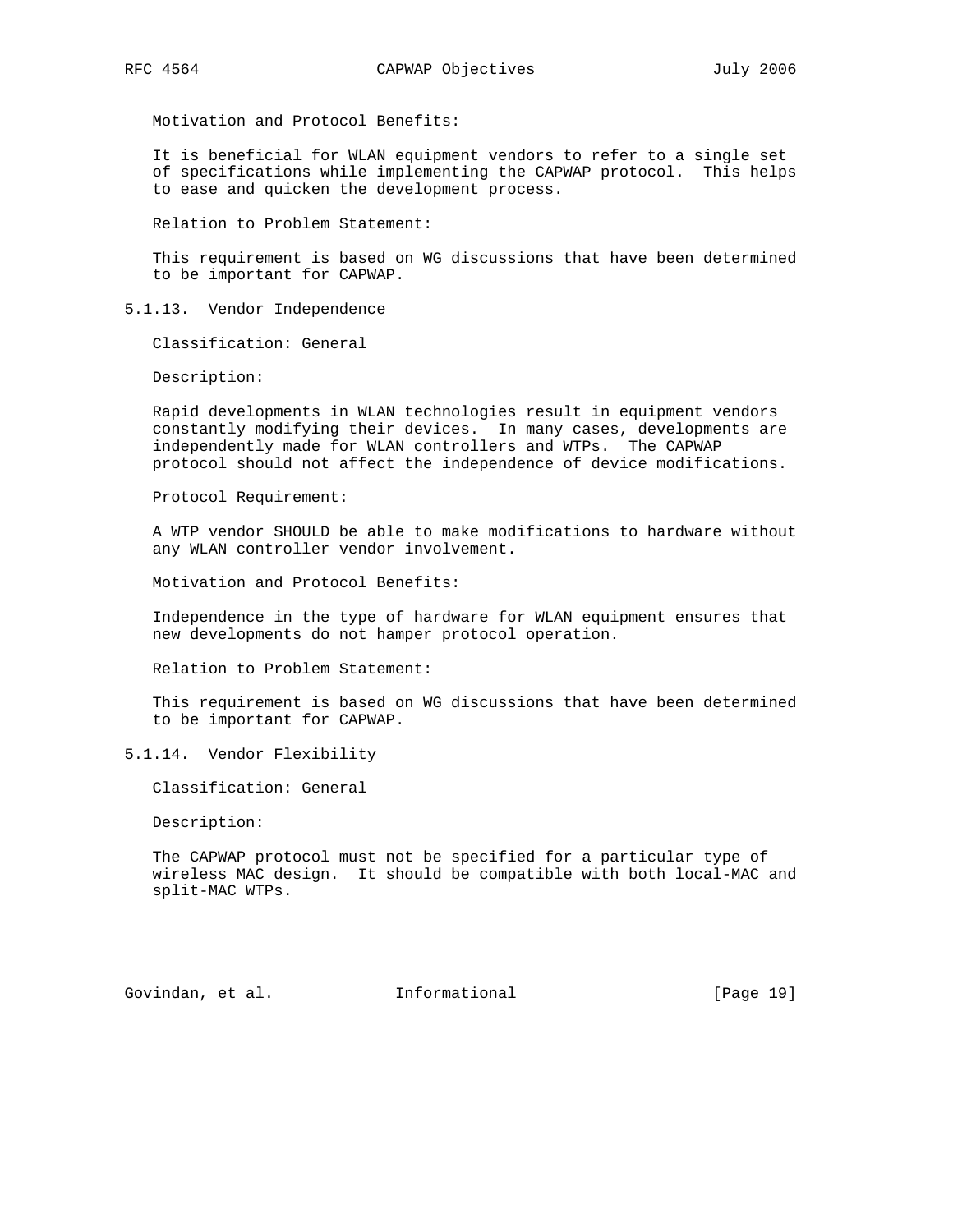Protocol Requirement:

 The CAPWAP protocol MUST NOT limit WTP vendors in their choice of local-MAC or split-MAC WTPs. It MUST be compatible with both types of WTPs.

Motivation and Protocol Benefits:

 This requirement is to ensure that WTP vendors have sufficient flexibility in selecting the type of wireless MAC design that they consider best for deployments.

Relation to Problem Statement:

 This requirement is based on WG discussions that have been determined to be important for CAPWAP.

5.1.15. NAT Traversal

Classification: General

Description:

 WLAN deployments may involve WTPs and the WLAN controller communicating across Network Address Translators (NATs). The CAPWAP protocol must be capable of operating across topologies that contain known NAT configurations. It requires appropriate discovery and identification mechanisms for NAT traversal.

Protocol Requirement:

 The CAPWAP protocol MUST NOT prevent the operation of established methods of NAT traversal.

Motivation and Protocol Benefits:

 The widespread adoption of WLANs raises the possibility for WLAN topologies containing NATs. It is important for the CAPWAP protocol to be applicable within such topologies. This requirement aims to make the CAPWAP protocol relevant for NAT traversal.

Relation to Problem Statement:

 This requirement is based on WG discussions that have been determined to be important for CAPWAP.

Govindan, et al. 1nformational [Page 20]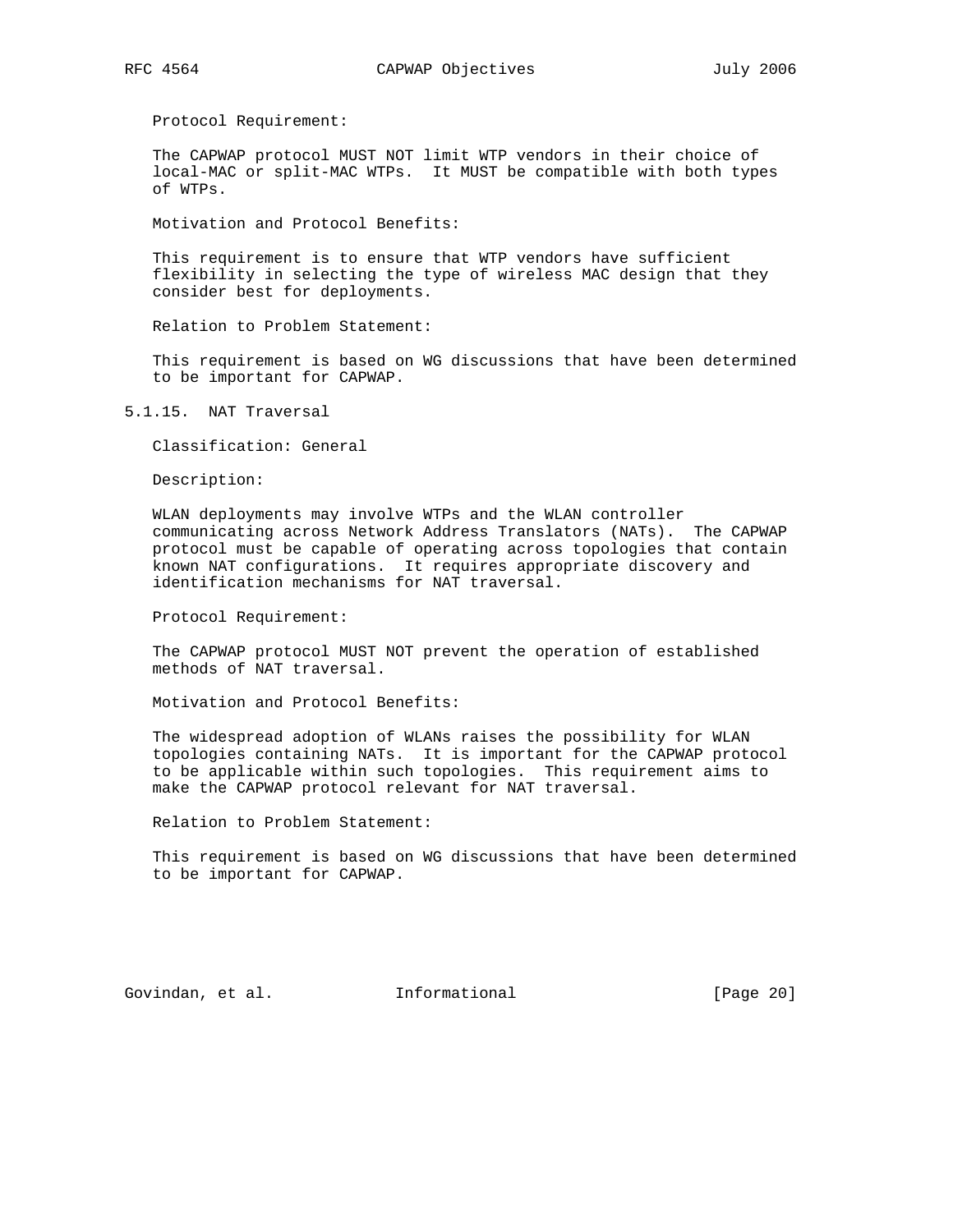### 5.2. Desirable Objectives

 These objectives have been determined to be desirable for a CAPWAP protocol but not mandatory. Realizing these objectives may help improve control of WLANs but need not necessarily be required for all networks or scenarios.

#### 5.2.1. Multiple Authentication Mechanisms

Classification: Architecture

Description:

 Shared WLAN infrastructure raises the issue of multiple authentication mechanisms. This is because each logical group is likely to be associated with different service providers or WLAN domains. As a result, the authentication needs within them will be different. Although CAPWAP is required to support IEEE 802.11i, it is also necessary for it to support other authentication mechanisms. For example, one logical group may use IEEE 802.11i, whereas another may use web authentication. CAPWAP must be able to operate in such shared WLANs.

Protocol Requirement:

 The CAPWAP protocol MUST support different authentication mechanisms in addition to IEEE 802.11i.

Motivation and Protocol Benefits:

 The benefit of supporting various authentication mechanisms is that the protocol then becomes flexible for use in various deployments. The protocol will therefore not mandate the use of any particular mechanisms that may not be appropriate for a particular deployment.

Relation to Problem Statement:

 This objective relates to the problem of management complexity. Shared WLAN deployments simplify management of large networks.

5.2.2. Support for Future Wireless Technologies

Classification: Architecture

Description:

 The rapid pace of technology developments means that new advances need to be catered to in current analyses. Among these is the

Govindan, et al. 1nformational [Page 21]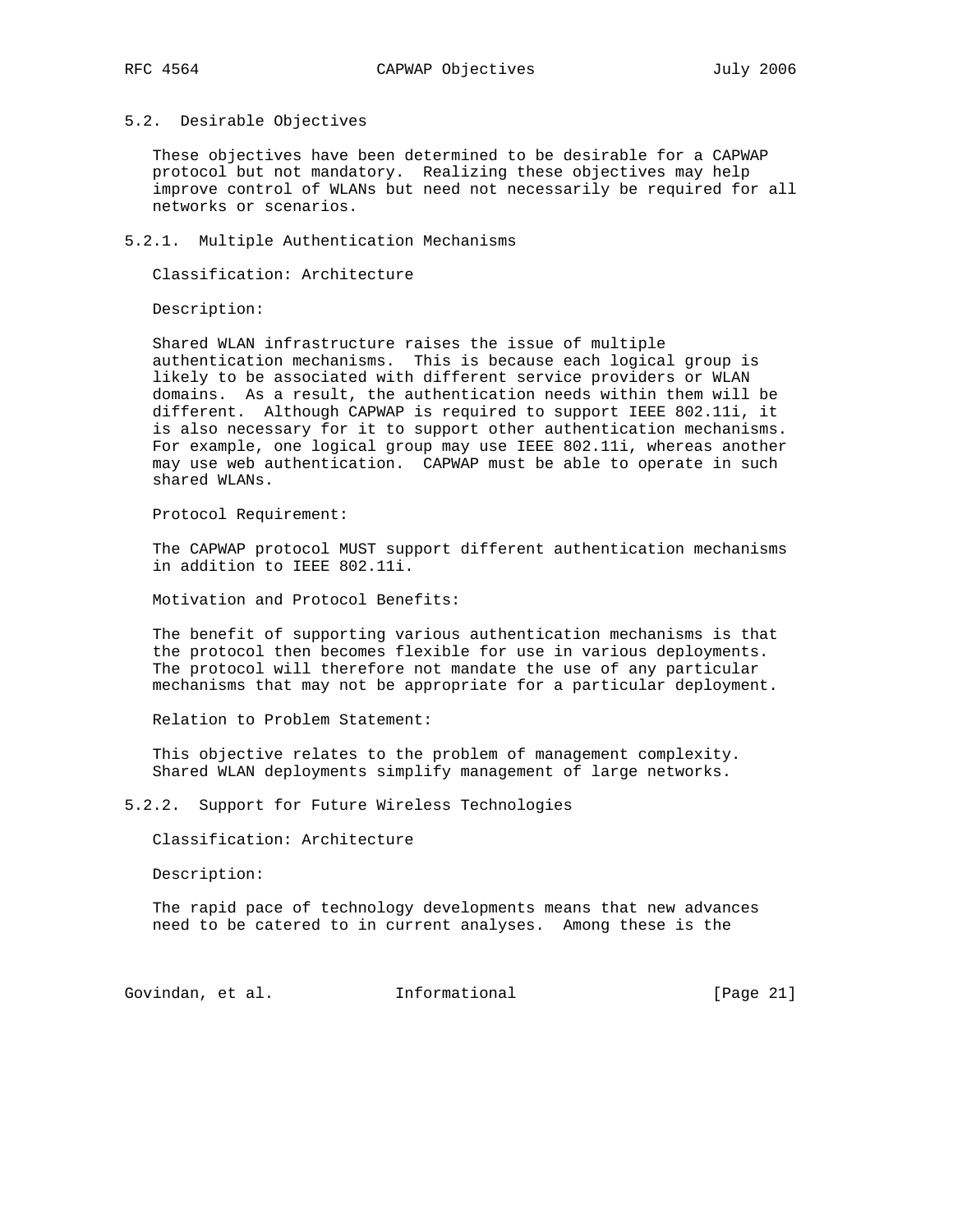support for new wireless technologies within the CAPWAP protocol, such as IEEE 802.16. The protocol should therefore not rely on specifics of IEEE 802.11 technology.

 In all cases where the CAPWAP protocol messages contain specific layer 2 information elements, the definition of the protocol needs to provide for extensibility so that these elements can be defined for specific layer 2 wireless protocols. This may entail assigning a layer 2 wireless protocol type and version field to the message PDU. Examples of other wireless protocols that might be supported include but are not limited to 802.16e, 802.15.x, etc.

Protocol Requirement:

 CAPWAP protocol messages MUST be designed to be extensible for specific layer 2 wireless technologies. It should not be limited to the transport of elements relating to IEEE 802.11.

Motivation and Protocol Benefits:

 There are many benefits to an extensible protocol. It allows for application in different networks and provides greater scope. Furthermore, service providers require WLAN solutions that will be able to meet current and future market requirements.

Relation to Problem Statement:

 The Problem Statement describes some of the advances taking place in other standards bodies like the IEEE. It is important for the CAPWAP protocol to reflect the advances and provide a framework in which they can be supported.

5.2.3. Support for New IEEE Requirements

Classification: Architecture

Description:

 The IEEE 802.11 APF Ad-Hoc Committee has reviewed IEEE 802.11 functionality and has made more thorough definitions for the new requirements. The CAPWAP protocol must be able to incorporate these definitions with minimal change. Furthermore, a number of extensions for IEEE 802.11 are currently being standardized. The CAPWAP protocol must also be able to incorporate these new extensions with minimal change.

Govindan, et al. 1nformational 1999 [Page 22]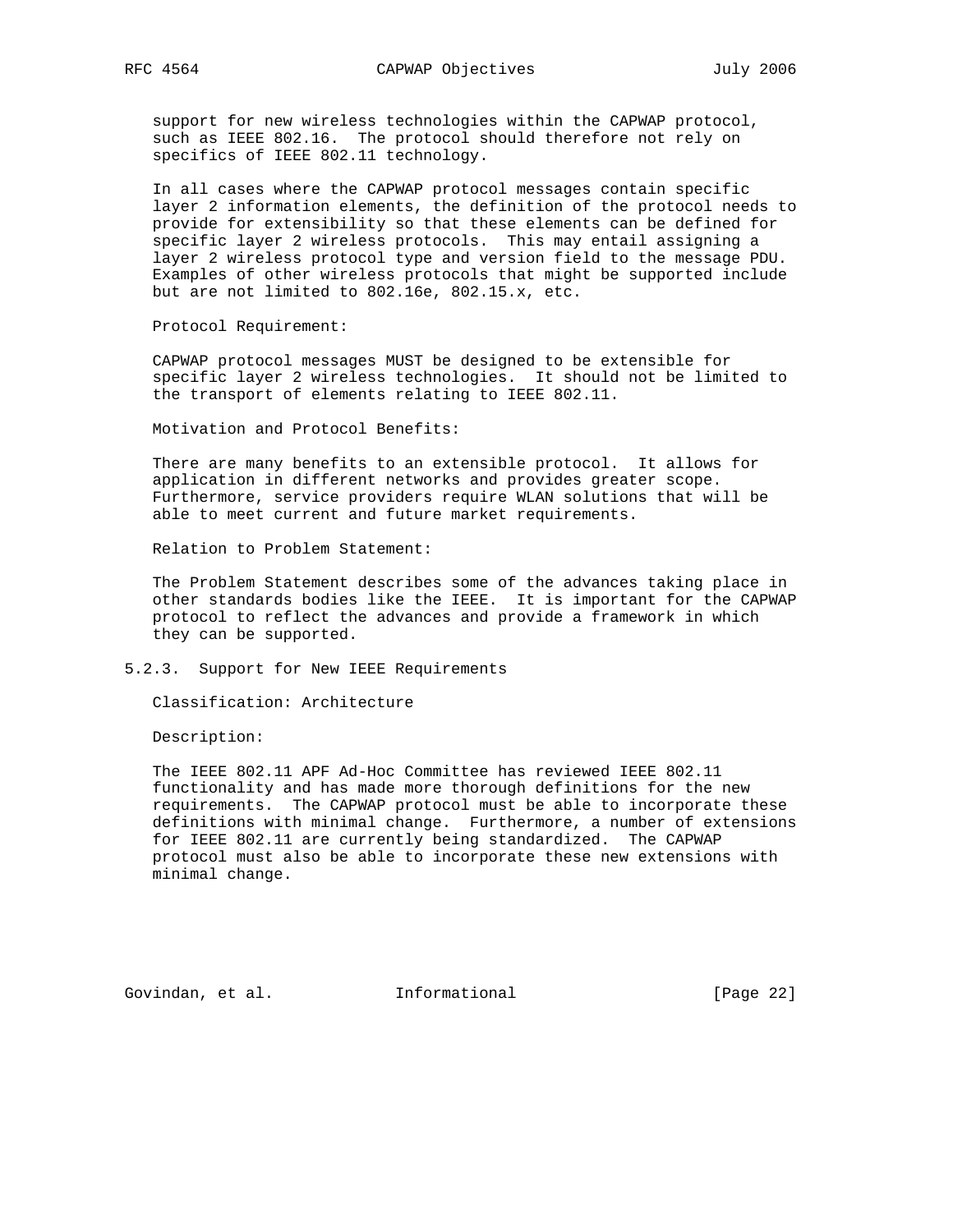Protocol Requirement:

 The CAPWAP protocol MUST be openly designed to support new IEEE 802.11 definitions and extensions.

Motivation and Protocol Benefits:

 There are a number of advances being made within the IEEE regarding the functionality of IEEE 802.11 technology. Since this represents one of the major wireless technologies in use today, it will be beneficial for CAPWAP to incorporate the relevant new extensions.

Relation to Problem Statement:

 The Problem Statement presents an overview of the task of the IEEE 802.11 working group. This group is focused on defining the functional architecture of WTPs and new extensions for it. It is necessary for the CAPWAP protocol to reflect these definitions and extensions.

5.2.4. Interconnection Objective

Classification: Architecture

Description:

 Large-scale WLAN deployments are likely to use a variety of interconnection technologies between different devices of the network. It should therefore be possible for the CAPWAP protocol to operate over various interconnection technologies.

 As a result of realizing this objective, the protocol will be capable of operation over both IPv4 and IPv6. It will also be designed such that it can operate within tightly administered networks, such as enterprise networks, or on open, public access networks. For example, VLAN tunnels can be used across different types of networks over which CAPWAP will operate.

Protocol Requirement:

 The CAPWAP protocol MUST NOT be constrained to specific underlying transport mechanisms.

Govindan, et al. 1nformational 1999 [Page 23]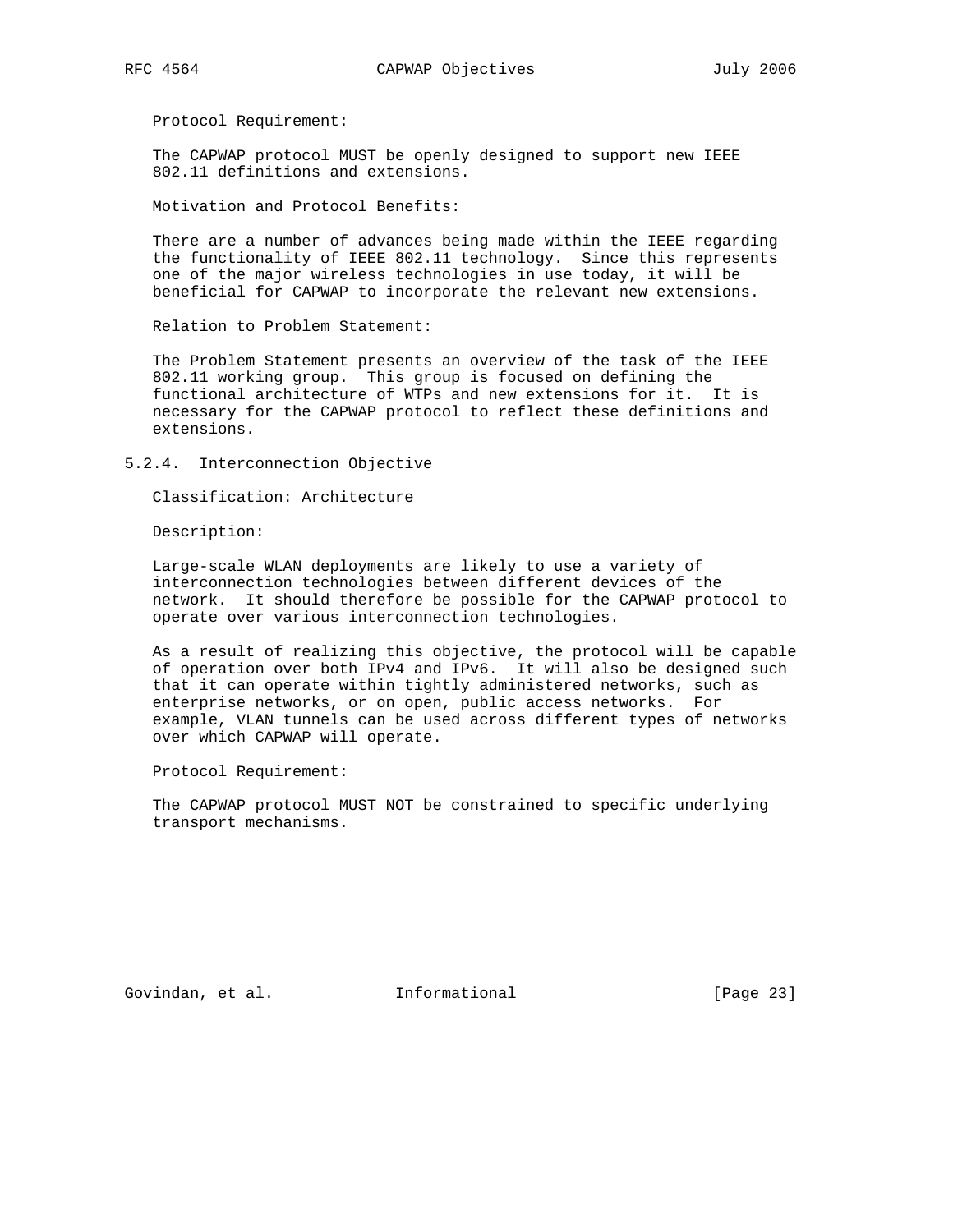The main aim of the CAPWAP protocol is to achieve interoperability among various WTPs and WLAN controllers. As such, the motivation for this requirement is for the protocol to be operable independent of underlying interconnection technologies.

Relation to Problem Statement:

 The Problem Statement discusses the complexity of configuring large WLANs. The selection of available interconnection technologies for large-scale deployments further intensifies this complexity. This requirement avoids part of the complexity by advocating independence of the operational aspects of the protocol from underlying transport.

5.2.5. Access Control

Classification: Operations

Description:

 This objective focuses on the informational needs of WLAN access control and specifically the role of the CAPWAP protocol in transporting this information between WTPs and their WLAN controller.

 The following are some specific information aspects that need to be transported by the CAPWAP protocol:

i. IEEE 802.11 association and authentication

 The association of wireless clients is distinct for initial and roaming cases. As a result, access control mechanisms require specific contextual information regarding each case. Additionally, load balancing, QoS, security, and congestion information in both wireless medium segments and switching segments need to be considered.

ii. WTP Access Control

 In addition to controlling access for wireless clients, it is also necessary to control admission of new WTPs. Given the threat of rogue WTPs, it is important for CAPWAP to relay appropriate authentication information between new WTPs and the WLAN controller.

Protocol Requirement:

 The CAPWAP protocol MUST be capable of exchanging information required for access control of WTPs and wireless terminals.

Govindan, et al. 1nformational 1999 [Page 24]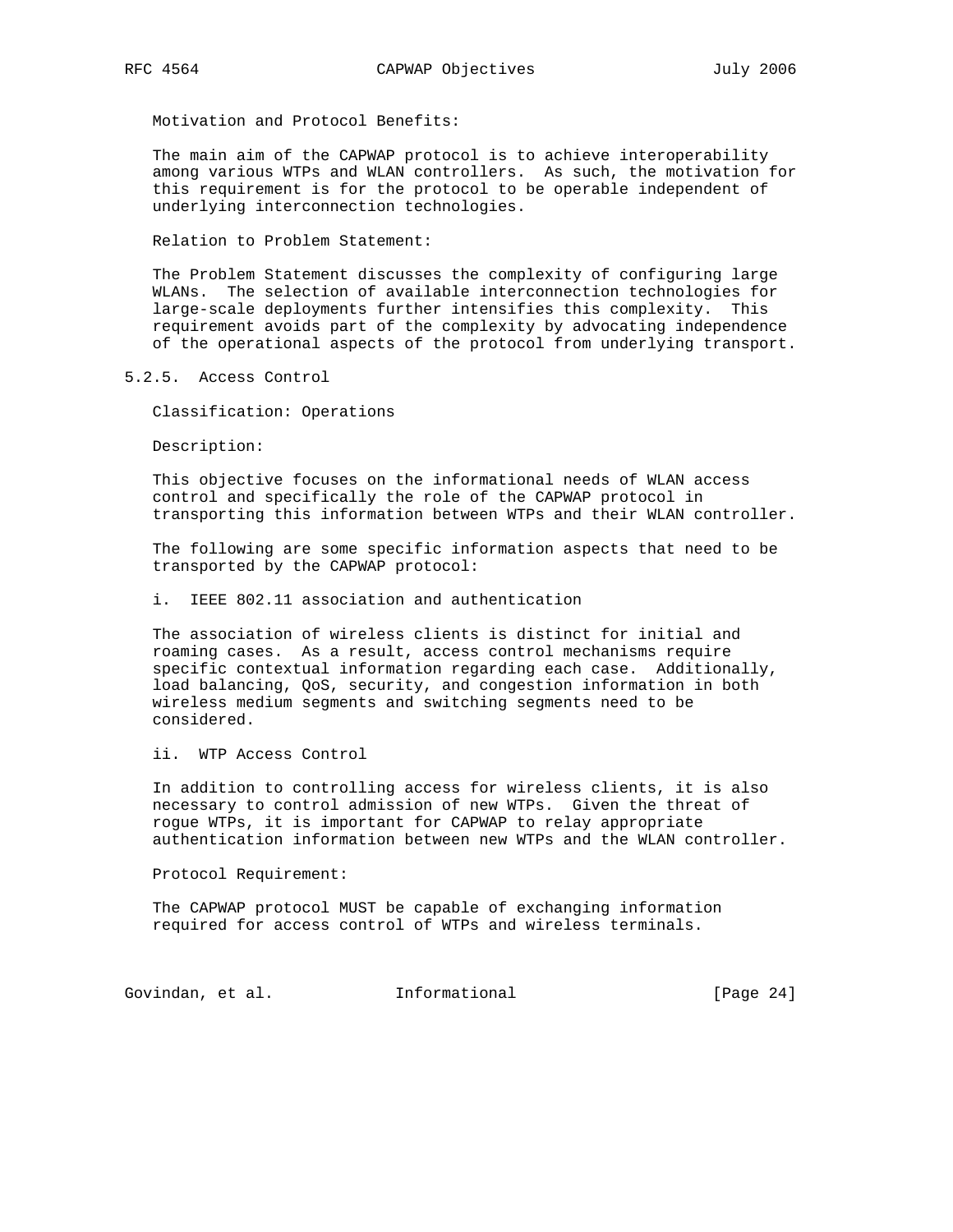Due to the scale of deployments in which CAPWAP will be employed, comprehensive access control is crucial. The effectiveness of access control in turn is affected by the information on which such control is based. As a result, this objective has critical relevance to a CAPWAP protocol.

Relation to Problem Statement:

 This objective addresses the issue of access control in large WLANs. Broadly, it relates the problem of managing the complexity scale of such networks. With collective information of both switching and wireless medium segments, realizing this objective will help control and manage complexity.

5.3. Non-Objectives

 The following objectives have been prioritized as non-objectives during the course of working group consultations. They have been prioritized so in the context of CAPWAP and its considerations. They may, however, be applicable in alternative contexts.

5.3.1. Support for Non-CAPWAP WTPs

Classification: Architecture

Description:

 The CAPWAP protocol should provide an engine-mechanism to spring WTP auto-configuration and/or software version updates and should support integration with existing network management system. WLAN controller as a management agent is optional.

 If entities other than WLAN controllers manage some aspects of WTPs, such as software downloads, the CAPWAP protocol may be used for WTPs to notify WLAN controllers of any changes made by the other entities.

Protocol Requirement:

 The CAPWAP protocol SHOULD be capable of recognizing legacy WTPs and existing network management systems.

Govindan, et al. 1nformational 1999 [Page 25]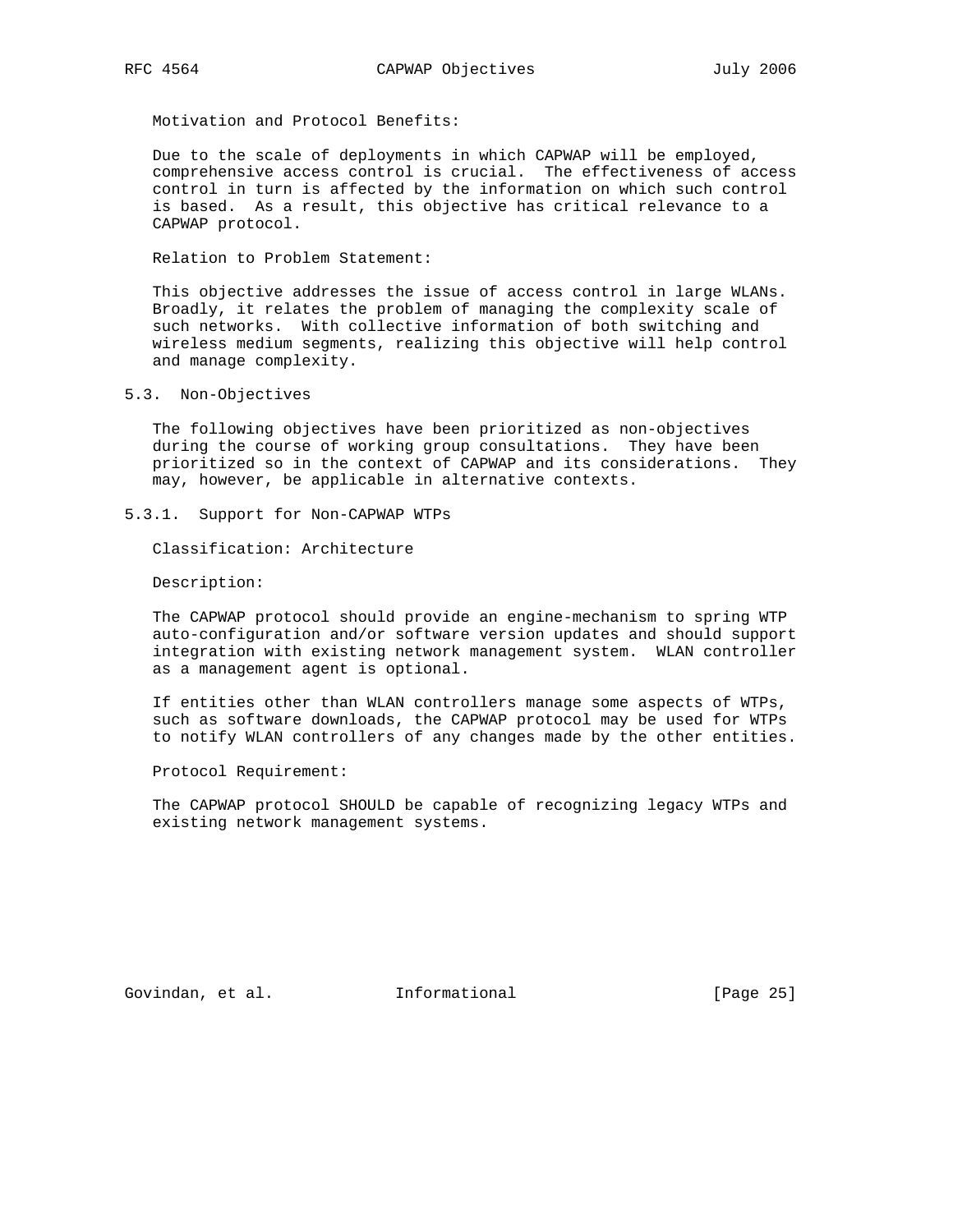It is expected that in many cases, the centralized WLAN architecture will be deployed incrementally with legacy systems. In this regard, it is necessary for the protocol to be used in scenarios with mixed WLAN devices.

Relation to Problem Statement:

 The Problem Statement highlights management complexity as a major issue with large WLANs. One part of this complexity can be related to the incremental deployment of centralized WLAN devices for which this objective is applicable.

5.3.2. Technical Specifications

Classification: General

Description:

 The CAPWAP protocol must not require AC and WTP vendors to share technical specifications to establish compatibility. The protocol specifications alone must be sufficient for compatibility.

Protocol Requirement:

 WTP vendors SHOULD NOT have to share technical specifications for hardware and software to AC vendors in order for interoperability to be achieved.

Motivation and Protocol Benefits:

 It is beneficial for WLAN equipment vendors to refer to a single set of specifications while implementing the CAPWAP protocol. This helps to ease and quicken the development process.

Relation to Problem Statement:

 This requirement is based on WG discussions that have been determined to be important for CAPWAP.

 This objective has been prioritized as a non-objective as it is a duplicate of the Protocol Specifications objective (Section 5.1.12).

Govindan, et al. 1nformational 1999 [Page 26]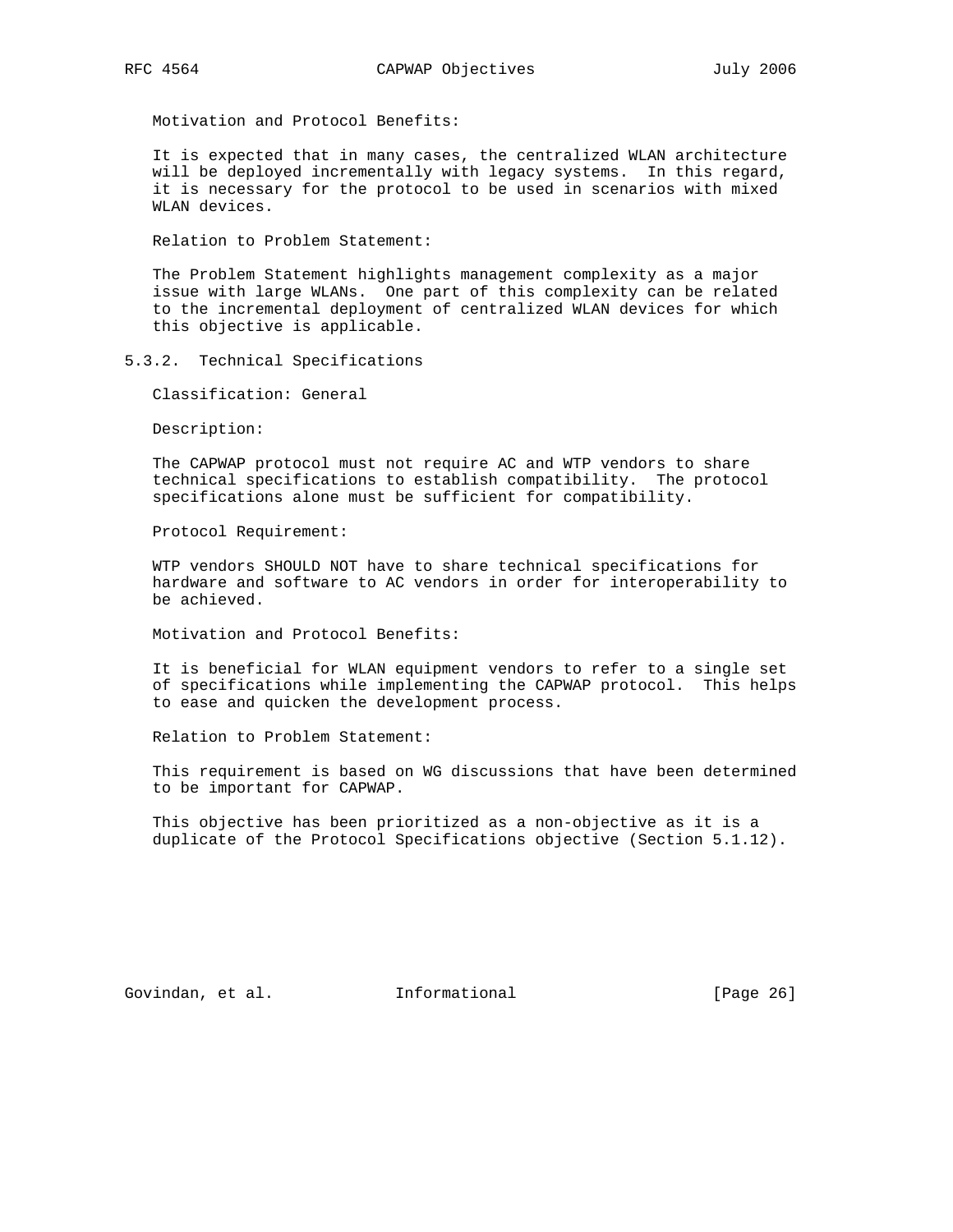### 5.4. Operator Requirements

 The following objectives have been provided by network service operators. They represent the requirements from those ultimately deploying the CAPWAP protocol in their WLANs.

5.4.1. AP Fast Handoff

Classification: Operations

Description:

 Network service operators consider handoffs crucial because of the mobile nature of their customers. In this regard, the CAPWAP protocol should not adversely affect AP fast-handoff procedures. The protocol may support optimizations for fast handoff procedures so as to allow better support for real-time services during handoffs.

Protocol Requirement:

 CAPWAP protocol operations MUST NOT impede or obstruct the efficacy of AP fast-handoff procedures.

6. Summary and Conclusion

 The objectives presented in this document address three main aspects of the CAPWAP protocol, namely:

 i. Architecture ii. Operations iii. Security

 These requirements are aimed at focusing standardization efforts on a simple, interoperable protocol for managing large-scale WLANs. The architecture requirements specify the structural features of the protocol such as those relating to WTP types (local-MAC and split- MAC) and WTP structures (logical groups). The operations requirements address the functional aspects dealing with WTP configuration and management. Finally, the security requirements cover authentication and integrity aspects of protocol exchanges.

 The objectives have additionally been prioritized to reflect their immediate significance to the development and evaluation of an interoperable CAPWAP protocol. The priorities are Mandatory and Accepted, Desirable, and Non-Objectives. They reflect working group consensus on the effectiveness of the requirements in the context of protocol design.

Govindan, et al. **Informational** [Page 27]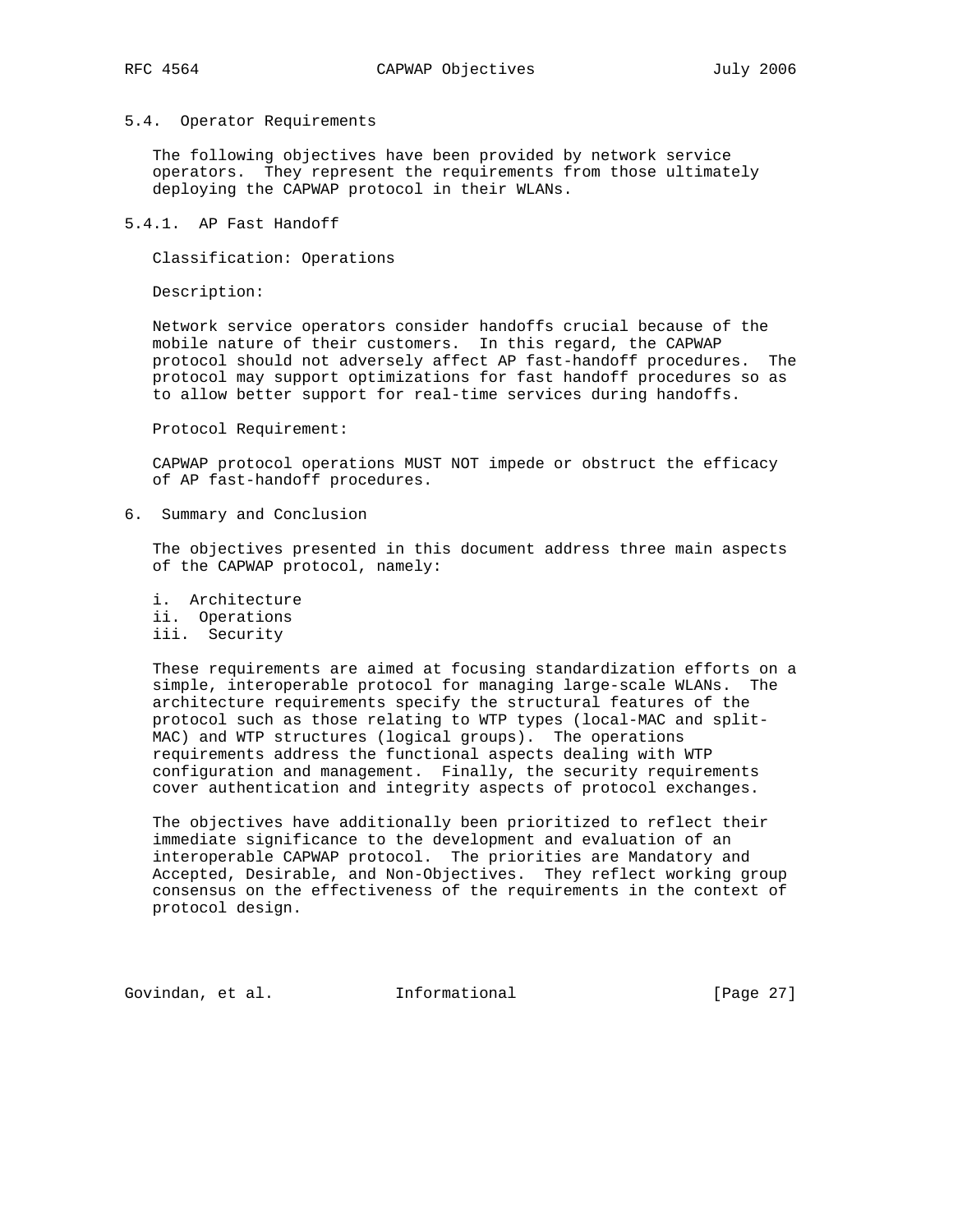Additionally, this document includes requirements from network service operators that have been derived based on their experience in operating large-scale WLANs.

 The resulting requirements from this document will be used in conjunction with the CAPWAP Problem Statement [RFC3990] and CAPWAP Architecture Taxonomy [RFC4118] to develop and evaluate an interoperable protocol for the control and provisioning of WTPs in large-scale WLANs.

7. Security Considerations

 The CAPWAP framework highlights support for both local-MAC and split-MAC WTPs. In deployments where both types of WTPs are used, it is crucial to ensure that each be secured in consideration of its capabilities. The Architecture Taxonomy illustrates how different WTPs incorporate varying levels of functionalities. Development of the CAPWAP protocol should ensure that the deployment of both local- MAC and split-MAC WTPs within a single WLAN do not present loopholes for security compromises.

 In shared WLAN deployments made of a number of logical groups, traffic from each group needs to be mutually separated. So in addition to protocol-related exchanges, data traffic from wireless terminals should also be segregated with respect to the logical groups to which they belong. It should not be possible for data or control traffic from one logical group to stray to or influence another logical group.

 The use of IEEE 802.11i over the centralized WLAN architecture allows for implementations in which the PMK is shared across WTPs. This raises the ambiguity between legitimate sharing and illegitimate copies. Wireless terminals may unknowingly fall prey to or exploit this ambiguity. The resolution of this issue is currently being evaluated by the IEEE 802 and IETF liaisons.

 The low cost of launching attacks on WLANs makes the CAPWAP protocol a target. A first step in securing against any form of attacks is to continuously monitor the WLAN for conditions of potential threats from rogue WTPs or wireless terminals. For example, profiles for DoS and replay attacks need to be considered for the CAPWAP protocol to effectively monitor security conditions.

 The open environment of many WLAN deployments makes physical security breaches highly probable. Compromises resulting from theft and physical damage must be considered during protocol development. For instance, it should not be possible for a single compromised WTP to affect the WLAN as a whole.

Govindan, et al. 1nformational 1999 [Page 28]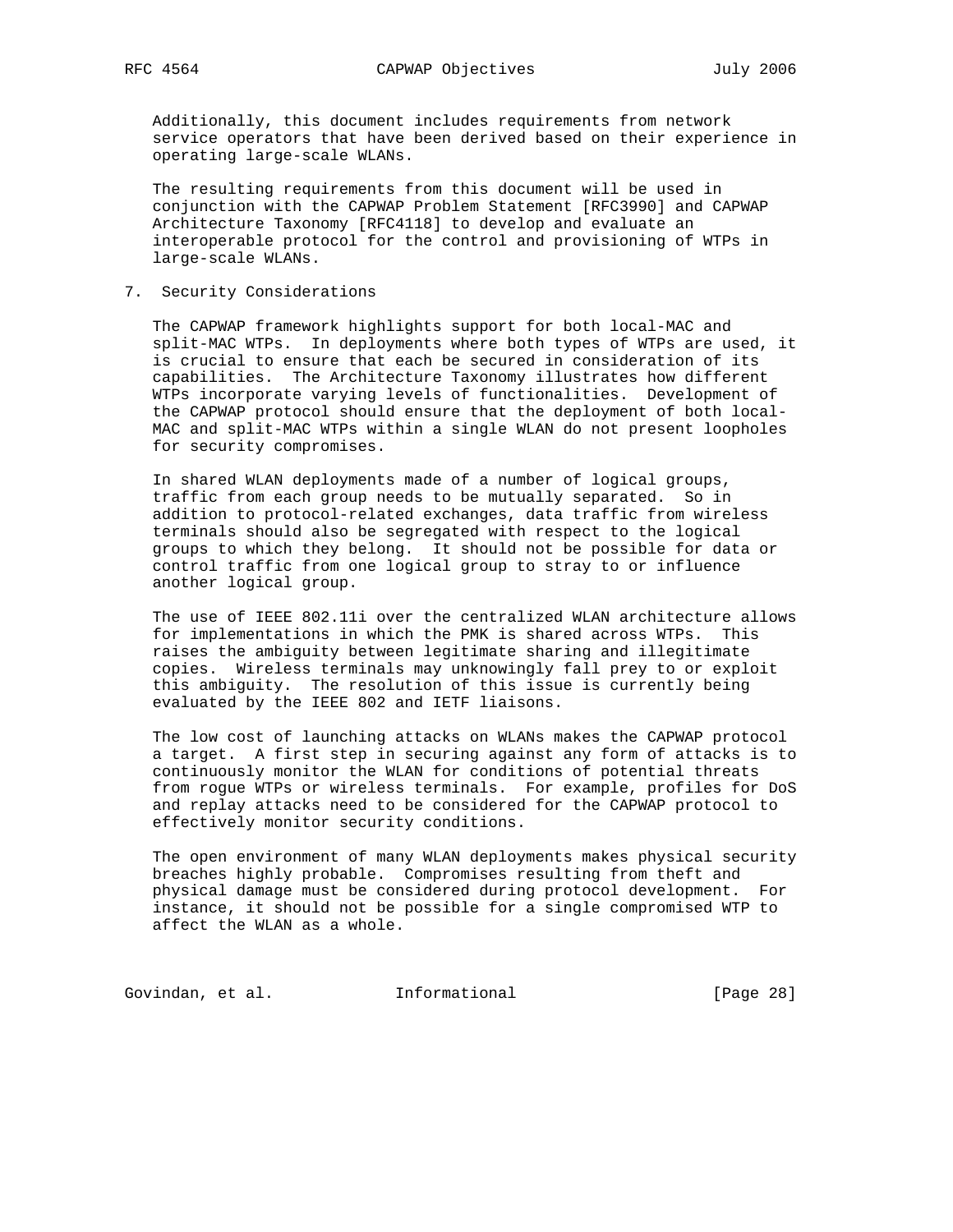Considering asymmetric, non-mutual authentication between WTPs and the WLAN controller, there is a risk of a rogue participant exploiting such an arrangement. It is preferable to avoid non-mutual authentication. In some cases, the legitimacy of the protocol exchange participants may be verified externally, for example, by means of physical containment within a close environment. Asymmetric authentication may be appropriate here without risk of security compromises.

8. Acknowledgements

 The authors would like to thank the working group chairs, Dorothy Gellert and Mahalingam Mani, for their support and patience with this document. We would also like to thank participants of the working group who have helped shape the objectives. In particular, the authors thank James Kempf, Pat Calhoun, Inderpreet Singh, Dan Harkins, T. Sridhar, Charles Clancy, and Emek Sadot for their invaluable inputs. We also extend our gratitude to the IEEE 802.11 Ad-Hoc Committee for its evaluation of the document. The authors also acknowledge the contributions from Meimei Dang, Satoshi Iino, Mikihito Sugiura, and Dong Wang.

- 9. Normative References
	- [RFC2119] Bradner, S., "Key words for use in RFCs to Indicate Requirement Levels", BCP 14, RFC 2119, March 1997.
	- [RFC3990] O'Hara, B., Calhoun, P., and J. Kempf, "Configuration and Provisioning for Wireless Access Points (CAPWAP) Problem Statement", RFC 3990, February 2005.
	- [RFC4118] Yang, L., Zerfos, P., and E. Sadot, "Architecture Taxonomy for Control and Provisioning of Wireless Access Points (CAPWAP)", RFC 4118, June 2005.
- 10. Informative References
	- [802.11] IEEE Standard 802.11, "Wireless LAN Medium Access Control (MAC) and Physical Layer (PHY) Specifications", June 2003.
	- [802.11i] IEEE Standard 802.11i, "Medium Access Control (MAC) Security Enhancements", July 2004.
	- [802.11e] IEEE Standard 802.11e, "Medium Access Control (MAC) Quality of Service Enhancements", November 2005.
	- [RFC4107] Bellovin, S. and R. Housley, "Guidelines for Cryptographic Key Management", BCP 107, RFC 4107, June 2005.

Govindan, et al. 1nformational [Page 29]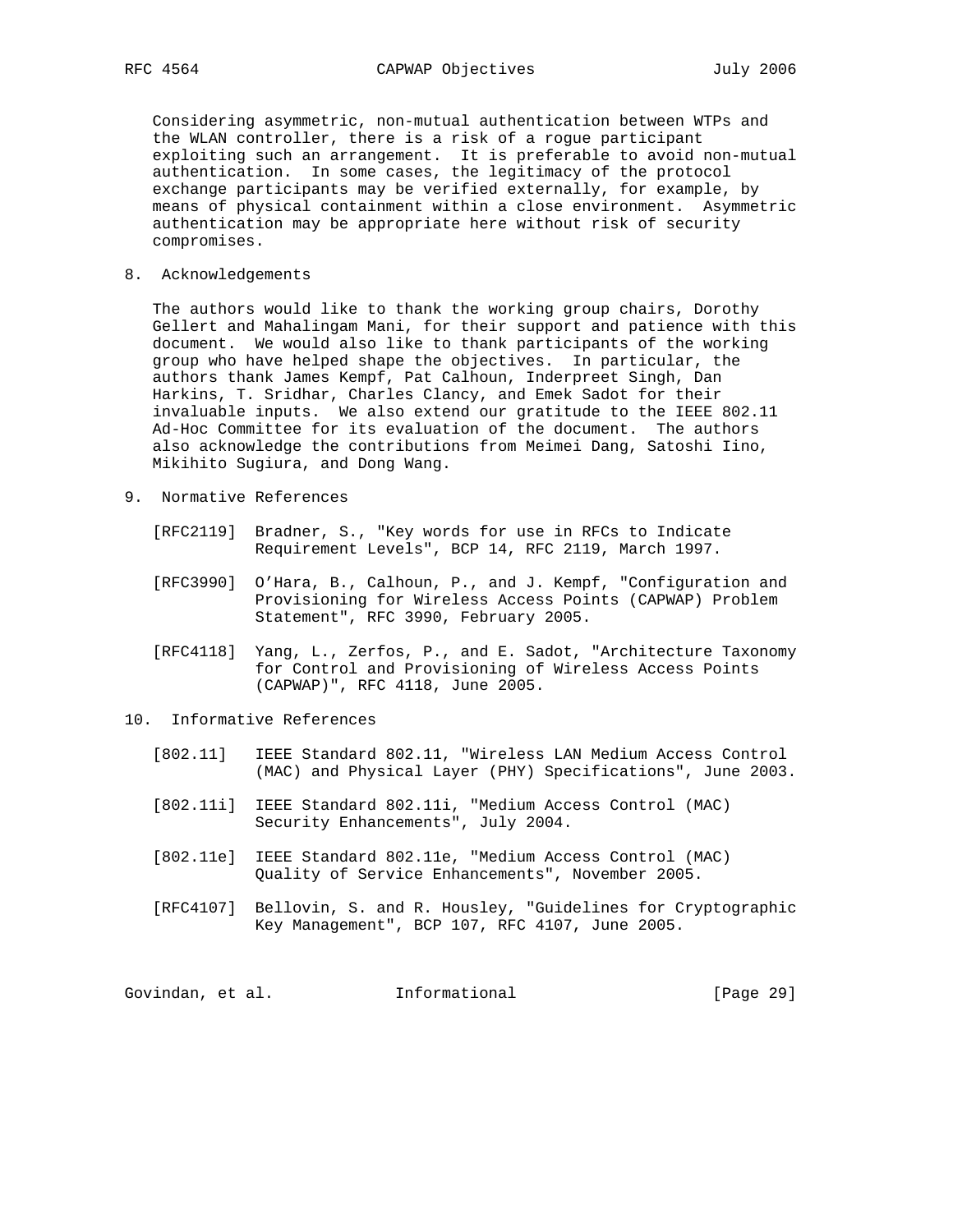Authors' Addresses

 Saravanan Govindan Panasonic Singapore Laboratories Block 1022, Tai Seng Industrial Estate #06-3530, Tai Seng Avenue Singapore 534 415 Singapore

 Phone: +65 6550 5441 EMail: saravanan.govindan@sg.panasonic.com

 Zhonghui Yao Huawei Longgang Production Base Shenzhen 518 129 P. R. China

 Phone: +86 755 2878 0808 EMail: yaoth@huawei.com

 Wenhui Zhou China Mobile 53A, Xibianmen Ave, Xuanwu District Beijing 100 053 P. R. China

 Phone: +86 10 6600 6688 ext.3061 EMail: zhouwenhui@chinamobile.com

 L. Lily Yang Intel Corp. JF3-206, 2111 NE 25th Ave. Hilsboro, OR 97124 USA

 Phone: +1 503 264 8813 EMail: lily.l.yang@intel.com

Govindan, et al. 1nformational 1999 [Page 30]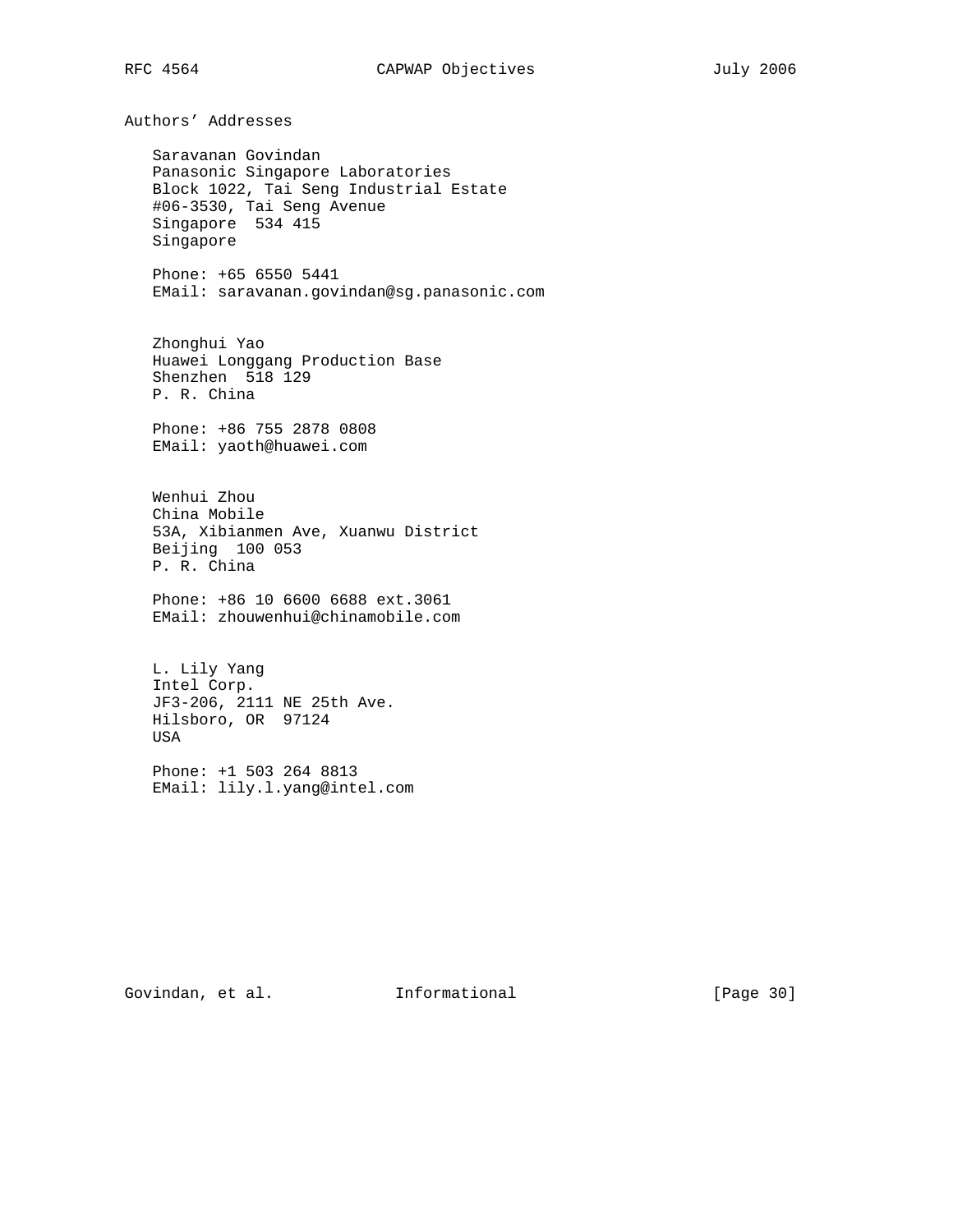Hong Cheng Panasonic Singapore Laboratories Block 1022, Tai Seng Industrial Estate #06-3530, Tai Seng Avenue Singapore 534 415 Singapore

 Phone: +65 6550 5447 EMail: hong.cheng@sg.panasonic.com